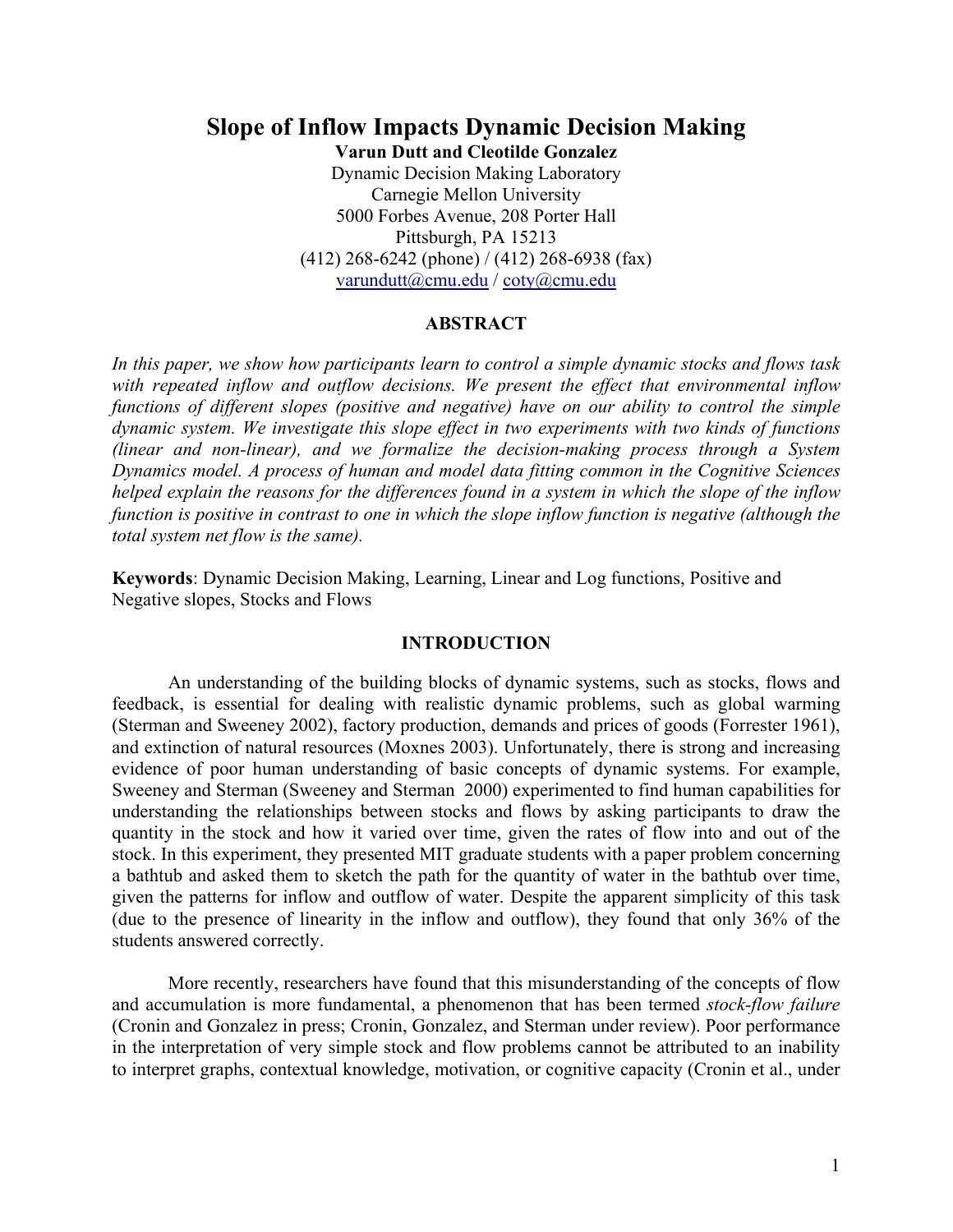review). Rather, stock-flow failure is a robust phenomenon that appears to be difficult to overcome.

Motivated by these initial studies of human judgment of system dynamics, we have searched for many ways to investigate further the robustness of the stock-flow failure and present a *cure* and *vaccine* for the problem. Guided by the tradition of research in Dynamic Decision Making (DDM), we constructed a tool, "Dynamic Stock and Flows" (DSF) (Gonzalez and Dutt under review). DSF is a generic dynamic tool that represents the simplest possible dynamic system containing its most essential elements: a single *stock*; *inflows*, which increase the level of the stock; and *outflows*, which decrease the level of the stock (see description below). Computer learning tools have long been used in the study of DDM, (also called microworlds, Gonzalez, Vanyukov, and Martin 2005), and many more specialized tools have been created to help managers obtain practice and training in organizational control, (also called Management Flight Simulators, Paich and Sterman 1993; Sterman n.d.).

In this paper, we report one of the initial studies investigating DDM with DSF, aimed at determining the effect of slope of an inflow on DDM. Our main interest is to determine human processing of cause-effect relationships. Specifically, we examine human processing of inflows, when the inflow, either increases (positive slope) or decreases (negative slope) over time.

In DDM, it has been observed that people may detect linear, positive correlations given enough trials with outcome or feedback. However, people have difficulty when there is random error or non-linearity and negative correlations (Brehmer 1980). Given that the relationship between an inflow and a stock is by definition positive, one would expect the same human performance when the inflow increases or decreases over time (if the total net flow of the system is the same and if outflow does not interact in any way). This is the main hypothesis we test in this study.

We first introduce DSF; then, we present two experiments intended to investigate the effect of positive and negative slopes of inflow on dynamic decision making; and finally, we present a simple System Dynamics model that helps explain the structure of the decision-making process. We validate the model by a process of fitting the model's data to the human data.

## **A GENERIC DYNAMIC STOCKS AND FLOWS TASK**

The experiment described in this paper was carried out using a Dynamic Stocks and Flows (DSF) task. The capabilities of the tool and its potential for Management Science research and education are described in a different publication (Gonzalez and Dutt under review). Thus, we will only describe here those characteristics of the task relevant to the current research.

DSF is the simplest possible dynamic system containing the most essential elements of every dynamic system: a single *stock* that represents accumulation (i.e., water) over time; *inflows*, which increase the level of stock, and *outflows*, which decrease the level of stock. The participant's goal in this task is to maintain the stock at a particular level or at least within an acceptable range. Participants do not control the stock level directly; rather, the stock is influenced by exogenous environmental flows (Environment Inflow and Outflow) and by endogenous user flows (User Inflow and Outflow). The environment inflow and outflow increase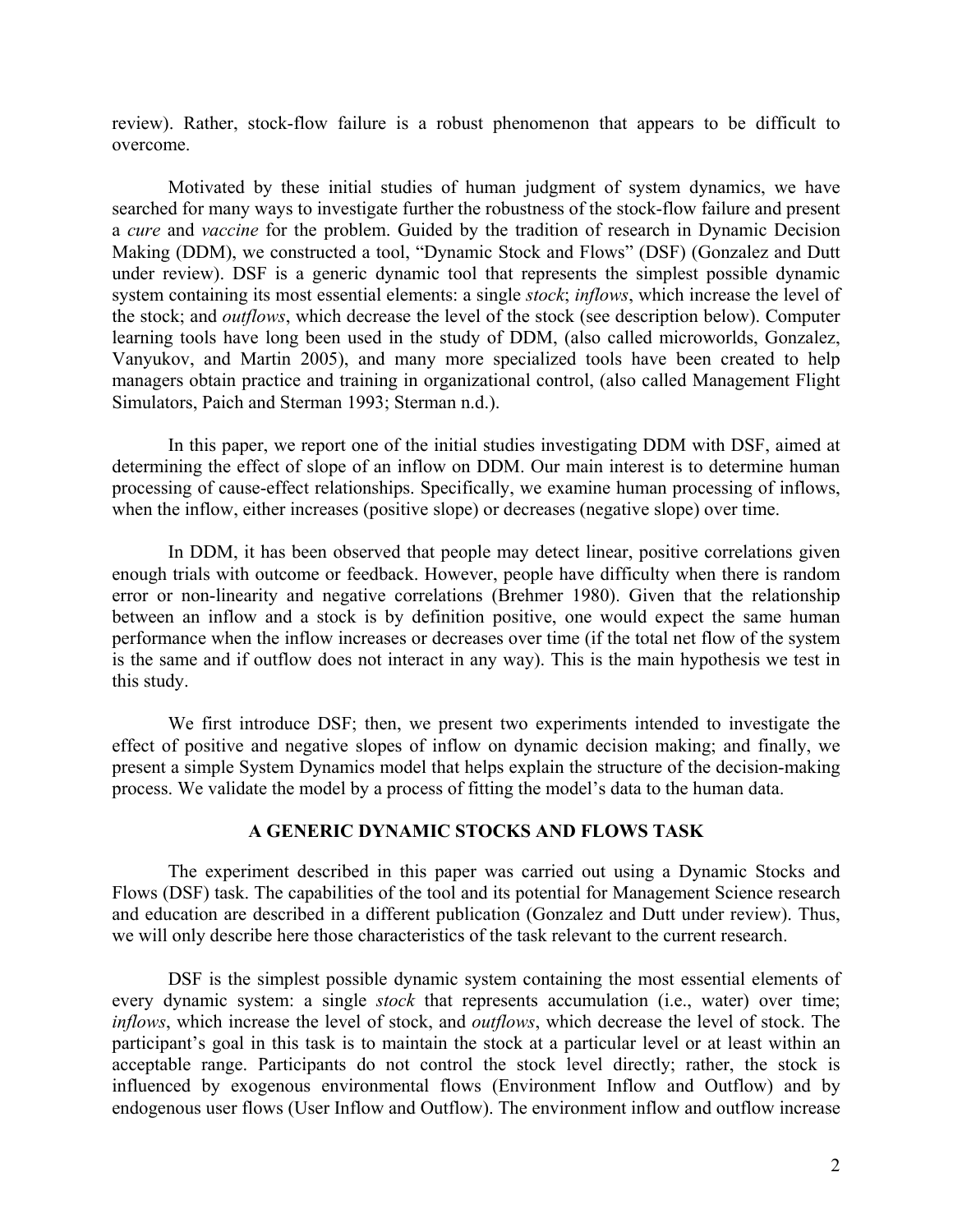or decrease the level of stock, both of which are outside the control of decision makers. Stock levels are also influenced by user's inflow and outflow, which increase or decrease the level of the stock and are controlled by the decision maker.

Figure 1 presents the graphical user interface of DSF. In this version, the stock represents continuous units of the stock as water in a tank. The markings on the left-hand side of the tank represent the water level in the tank at any instance of time. There are 4 pipes connecting the tank, 2 labeled *User Inflow* and *Environment Inflow*, which increase the level of stock in the tank, and 2 pipes labeled *User Outflow* and *Environment Outflow*, which decrease the level of stock in the tank.



*Figure 1. Dynamic Stocks and Flows task* 

The participant must set the inflow and outflow rates at each instance of time in the respective text boxes labeled *Enter the Inflow(Gallons/Time Period)* and *Enter the Outflow(Gallons/Time Period)*, typically to compensate for environmental inflow and outflow that push the stock away from its desired level. The environmental inflow and outflow are exogenous functions that can be defined by the experimenter or instructor. The target level of stock is shown with a red horizontal line with a label *Goal* on the right and also in the *Goal (Gallons)* information box, as shown in the information section next to the *Amount in Tank (Gallons)* box.

The information panel informs a user of the *User Inflow (Gallons/Time Period)* and *User Outflow (Gallons/Time Period)*, i.e. inflow and outflow decisions made by the participant in the last time period, the *Environment Inflow (Gallons/Time Period)* and *Environment Outflow (Gallons/Time Period)*, i.e. inflow and outflow caused by the environment in the last time period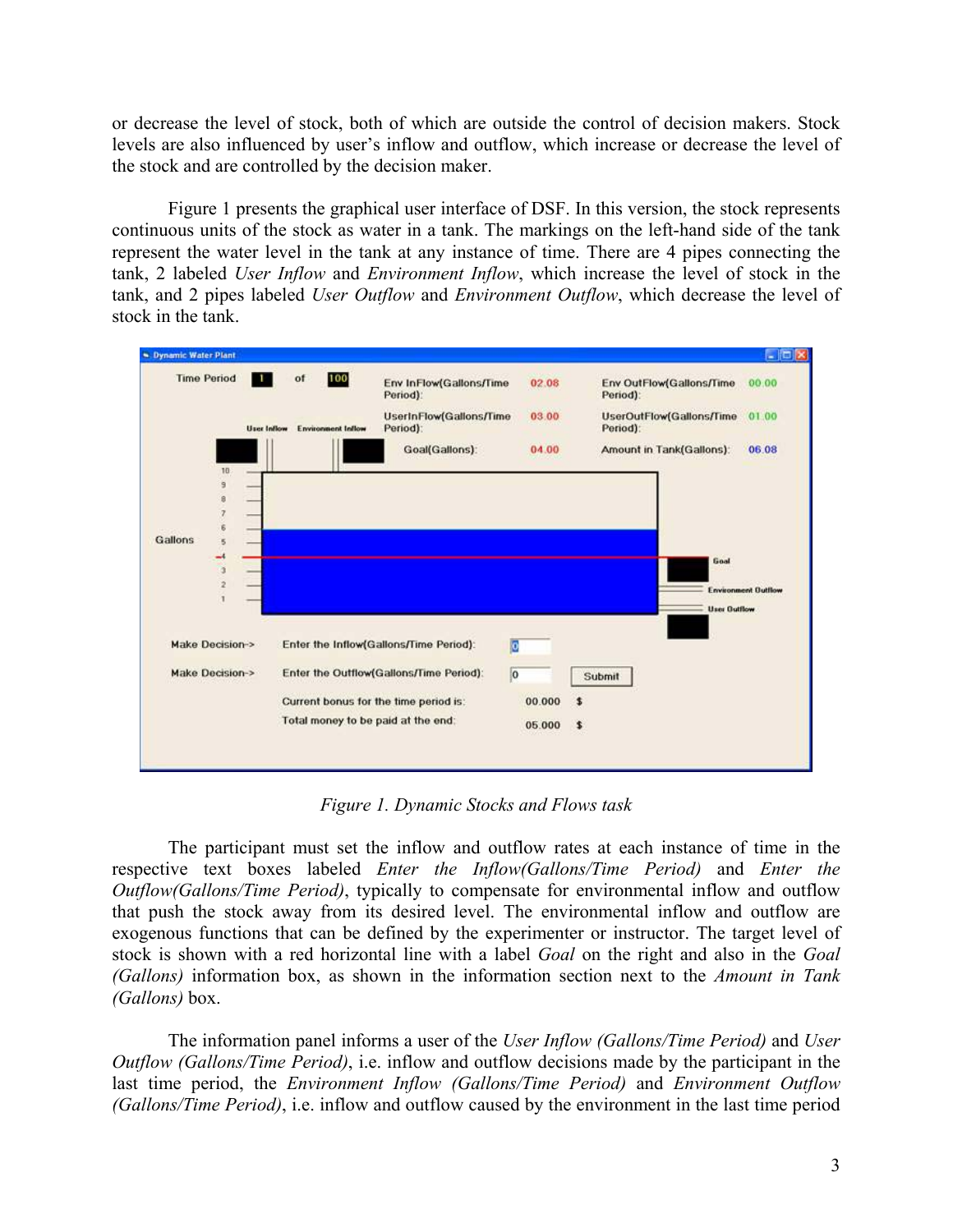(which were outside the participant's own decision making and control), and the actual *Amount in Tank* (in Gallons) and the *Goal* amount (also in Gallons) to be maintained in the tank in each time period. In clicking the *Submit* button, after entering the values of inflow and outflow in the two text boxes, the system will apply the environment and participant flows to the tank and move forward to the next time period.

### **EXPERIMENT 1**

### **Methods**

#### *Experimental Design*

In this experiment, we controlled for the Environment Inflow curve slope (positive, negative) and ask participants to attempt to control the system over the course of 100 time periods. The goal was to maintain the level of water in the tank to 4 Gallons or within  $+/- 0.1$ Gallons from the goal during all the 100 time periods. The Environment Inflow function slopes were either positive or negative. Figure 2 shows the two Environment Inflows as function of time periods. The Environment Outflow was constant and set at 0 Gallons/Time Period during100 time periods. Hence, Environment net flow was equal to Environment Inflow. The initial water level in the tank was fixed in both positive and negative conditions at 2 Gallons. Environment Inflow increased or decreased over the course of 100 time periods within a range of 2.08 Gallons/Time Period and 10 Gallons/Time Period. We defined the Environment Inflow in such a way that the values in each time period would not correlate directly with the time period, using the following formulas: 0.08 \* (*TimePeriod*) + 2 for the increasing linear Environment Inflow function and (-7.92/99) \* (*TimePeriod-1*) + 10 for the decreasing linear Environment Inflow function. Both functions caused an equal amount of water to flow into the tank over the course of 100 time periods  $(= 604$  Gallons).



*Figure 2. Two curve slopes for Environment Inflow as a function 100 time periods*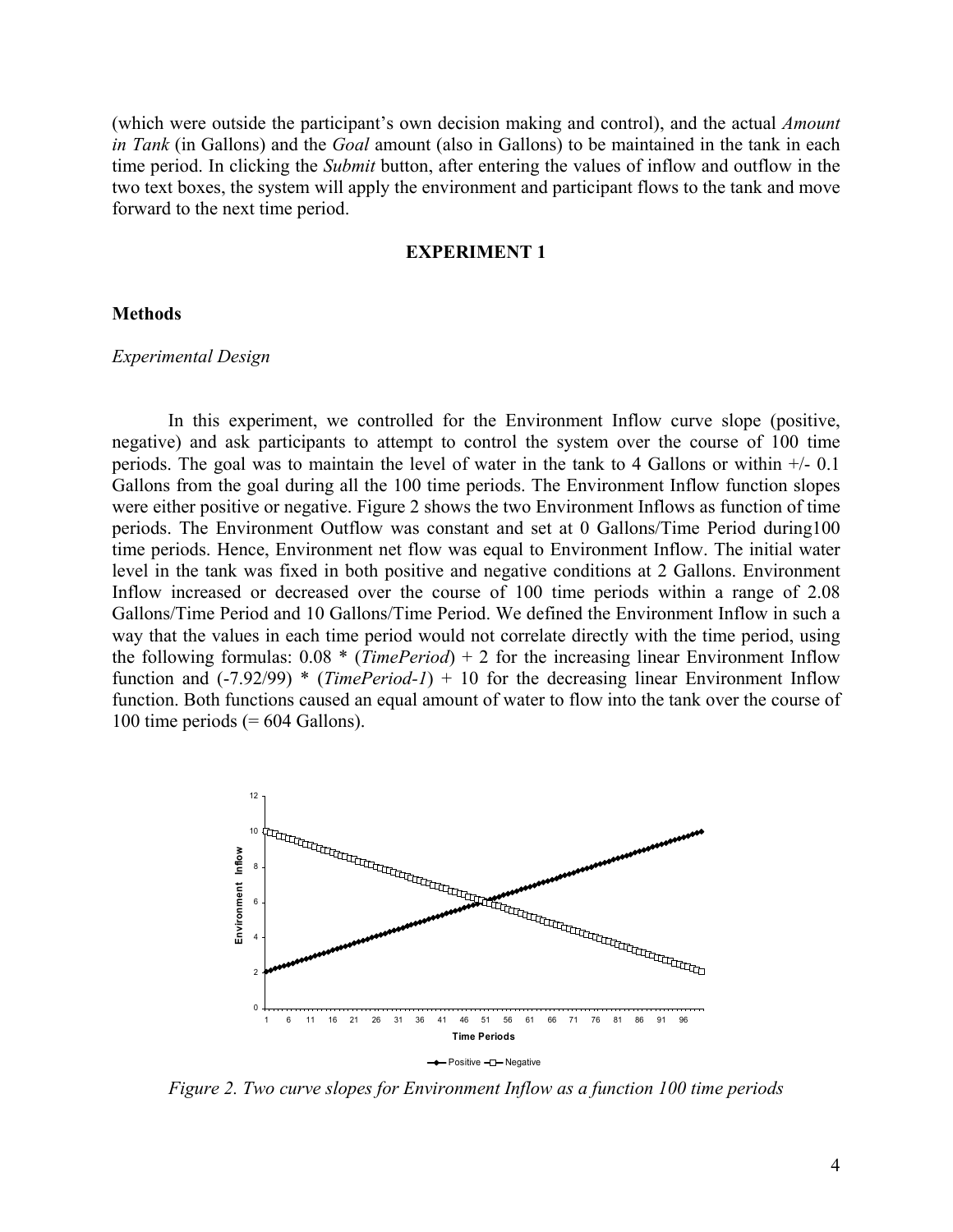We used the User's Inflow and Outflow decisions and the stock level per trial as dependent variables. We expected individuals to decrease their use of the Inflow and to switch to controlling the system only by matching their Outflow to the Inflow caused by the environmental function. Thus, we also expected the User's Outflow function to match the Environment's Inflow function in long term: increasing for the positive linear Environment Inflow curve and decreasing in the negative linear Environment Inflow curve over 100 time periods. Finally, we expected that users would reduce the discrepancy between the goal and the stock with task practice. However, reducing discrepancy over the negative linear environment's Inflow was expected to be more difficult than reducing discrepancy in the positive linear environment's Inflow.

### *Participants*

Thirty-two graduate and undergraduate students from diverse fields of study participated in this experiment. 15 were females, and 17 were males. Ages ranged from 18 years to 46 years with an average age of 23 years. All participants received a base pay of \$5 and an additional bonus according to their performance in the task. *Current bonus for the time period is* (see Figure 1) displayed the bonus earned in the last time period and *Total money earned* (see Figure 1) displayed the total cumulative bonus earned up to the current time period. All participants started with a bonus amount of \$5 (the base pay). Each time a participant came 0.1 Gallons above or below the goal of 4 Gallons in the water tank (i.e. their water level lay between 3.9 Gallons and 4.1 Gallons for the experiment), the participant earned a performance bonus in the experiment.

#### *Procedure*

Participants were randomly assigned to one of the two conditions (i.e. positive or negative Environment Inflow linear curves), and they were given instructions on the computer before starting the dynamic stocks and flows task. Participants were encouraged to ask questions after reading the instructions and were handed a paper copy of instructions. Participants were not given any information concerning the nature of Environment Inflows and Outflows and were told that these environmental flows were outside their own decision making and control over the entire course of the DSF task. They were then asked to play the DSF task for 100 time periods, where participants sat in front of a computer screen and were presented with DSF displayed in the center of the screen. (The current time period of the total 100 time periods was shown on the top left corner of the simulation screen; see Figure 1.) We made use of Windows XP-based desktop computer terminals with plasma screens, which had a resolution of 1024 x 1080; the desktop computers ran on a Pentium 4 processor base.

# **Results**

Data were analyzed with a 2 x 99 repeated measures ANOVA. (We dropped the first time period on the analyses, since individuals did not have a system's response when they made the first decision.) An alpha level  $= .05$  was used. The results for the User Inflow, Outflow, and Stock levels are shown in Table 1.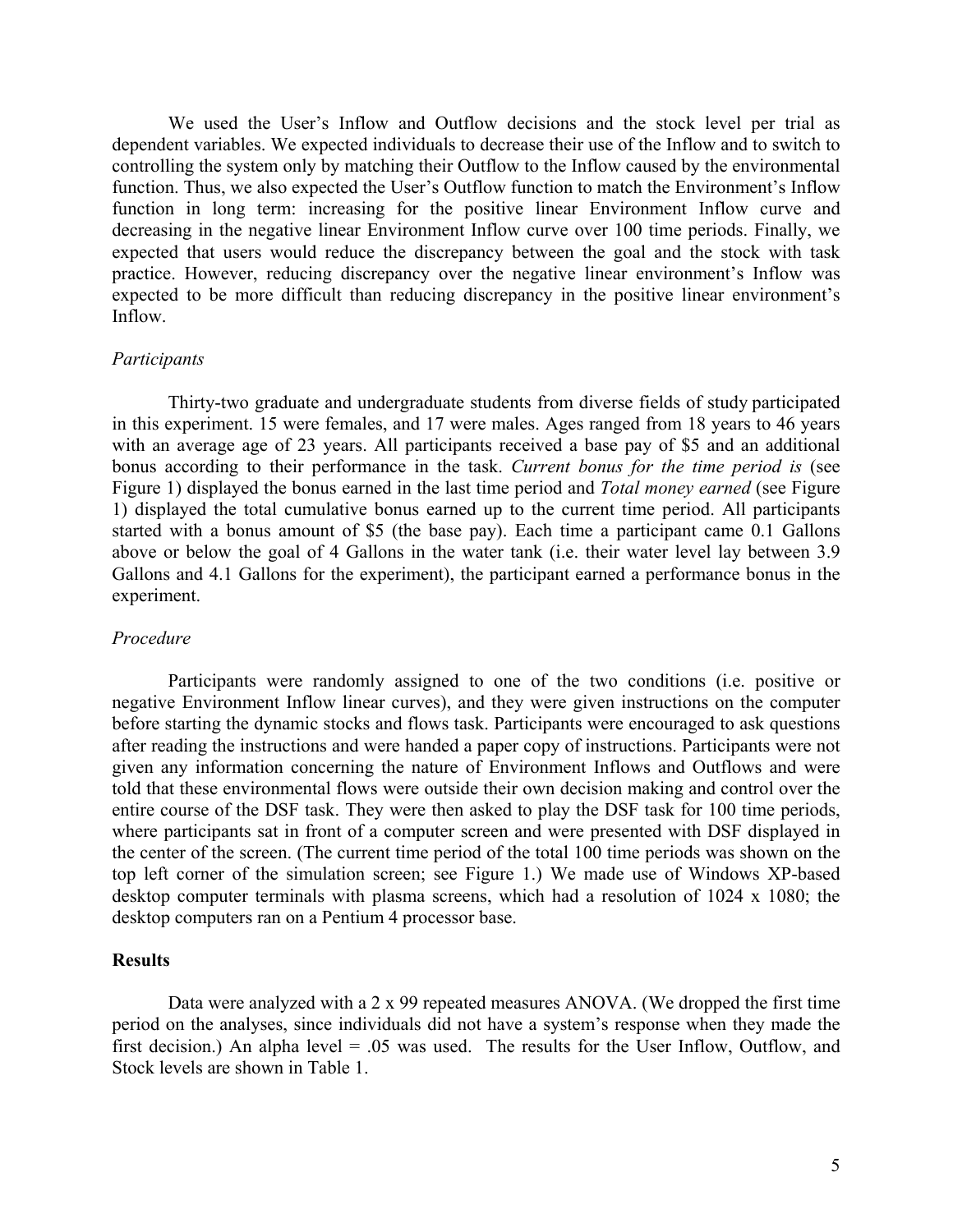| Source                | Df                                  | $\overline{F}$                              | $\overline{P}$ |  |
|-----------------------|-------------------------------------|---------------------------------------------|----------------|--|
|                       |                                     | Measure: User Inflow, between participants  |                |  |
| Curve Slope (CS)      | $\mathbf{1}$                        | 2.858                                       | (.101)         |  |
| Error                 | 31                                  |                                             |                |  |
|                       |                                     | Measure: User Inflow, within participants   |                |  |
| Time Period (TP) 1-99 | 98                                  | 1.356                                       | .012           |  |
| TP x CS               | 98                                  | 1.009                                       | (.458)         |  |
| Error (TP)            | 3038                                |                                             |                |  |
|                       |                                     | Measure: User Outflow, between participants |                |  |
| Curve Slope (CS)      | $\mathbf{1}$                        | 2.951                                       | (.096)         |  |
| Error                 | 31                                  |                                             |                |  |
|                       |                                     | Measure: User Outflow, within participants  |                |  |
| Time Period (TP) 1-99 | 98                                  | 1.740                                       | .000           |  |
| $TP$ x $CS$           | 98                                  | 15.867                                      | .000           |  |
| Error (TP)            | 3038                                |                                             |                |  |
|                       |                                     | Measure: Stock, between participants        |                |  |
| Curve Slope (CS)      | $\mathbf{1}$                        | 12.718                                      | .001           |  |
| Error                 | 31                                  |                                             |                |  |
|                       | Measure: Stock, within participants |                                             |                |  |
| Time Period (TP) 1-99 | 98                                  | 9.894                                       | .000           |  |
| TP x CS               | 98                                  | 7.031                                       | .000           |  |
| Error (TP)            | 3038                                |                                             |                |  |

*Table 1. Analysis of Variance (repeated measures) in the Experiment 1 for User Inflow, User Outflow, and Stock* 

*Note:* Values enclosed in parentheses represent interactions that were insignificant. The CS is either positive sloped or negative sloped Environment Inflow,  $p < 0.05$ .

The results indicate that on average, the Stock differed between the positive and negative Environmental Inflow curves. The stock was higher for the negative  $(M = 5.909, SE = .205)$  than the positive condition ( $M = 4.297$ ,  $SE = .027$ ). The analyses also indicated that the User Inflow,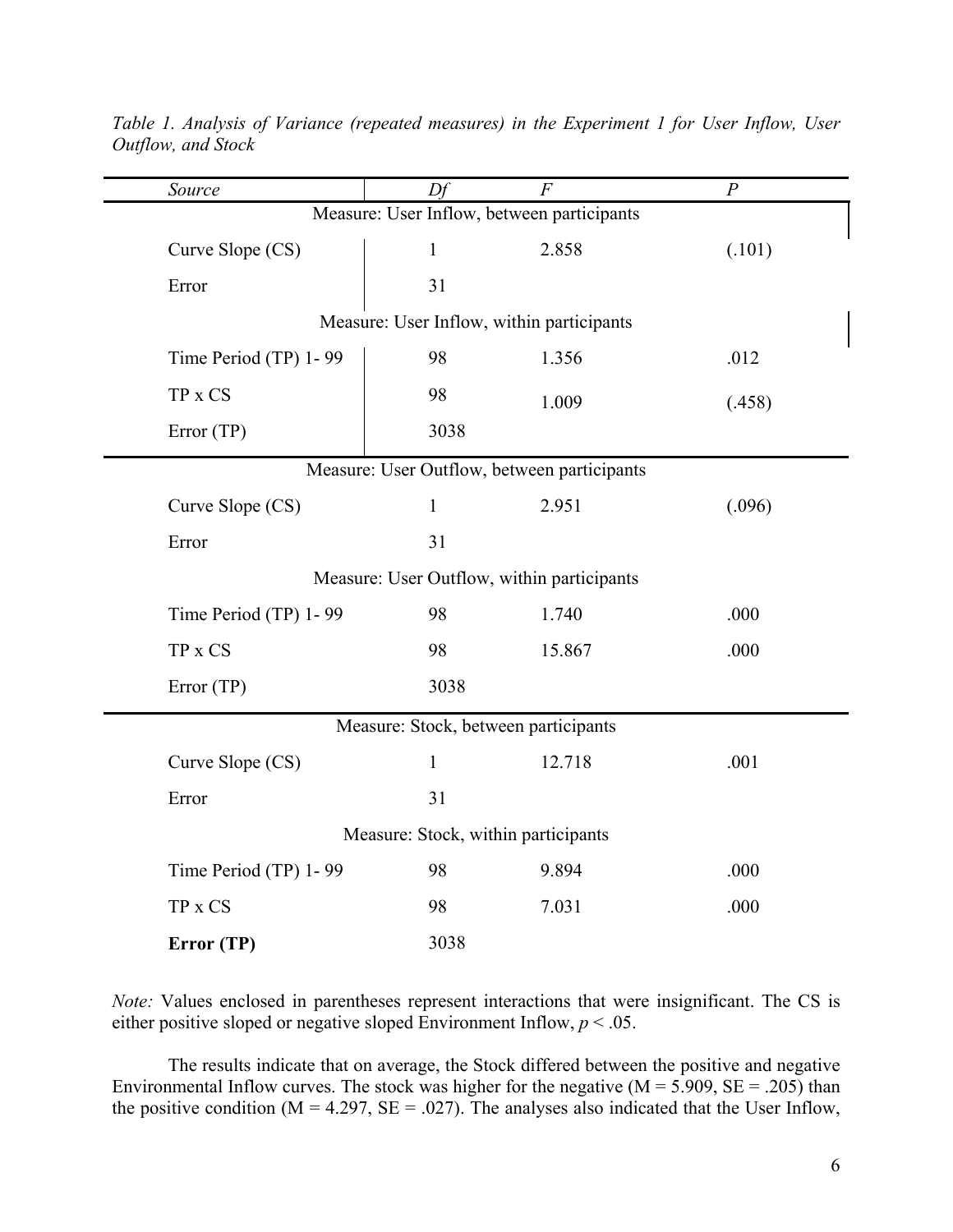Outflow, and Stock diminished significantly over time in both conditions. Further, the decrease of the User Outflow and Stock interacted with the slope of the Environmental Inflow function. These interactions between the slope of the Environment Inflow function and the time periods are shown in Figure 3 for the User Outflow and in Figure 4 for the Stock.



*Figure 3. The nature of User Outflow for positive and negative linear Environment Inflow curve slopes over 100 time periods* 



*Figure 4. The nature of Stock for positive and negative linear Environment Inflow curve slopes over 100 time periods* 

Figure 3 indicates that the User Outflows follow the Environment Inflow functions quite closely. Also, as shown in Figures 3 and 4, most variability occurs in the negative linear condition and during the first half of the trials. Thus, we performed a second set of analyses involving the Inflow, Outflow, and Stock during the first 50 trials. These results indicate that during the first 50 time periods the User's Outflow in the negative conditions was higher ( $M =$ 8.793, SE = .289) than in the positive one (M = 4.312, SE = .052) (F(1,31) = 310.974, p<.001). Also, the stock was on average higher in the negative ( $M = 7.625$ ,  $SE = .398$ ) than in the positive condition (M = 4.419, SE = .046) (F(1,31) = 191.842, p<.001). Once again, the decrease of the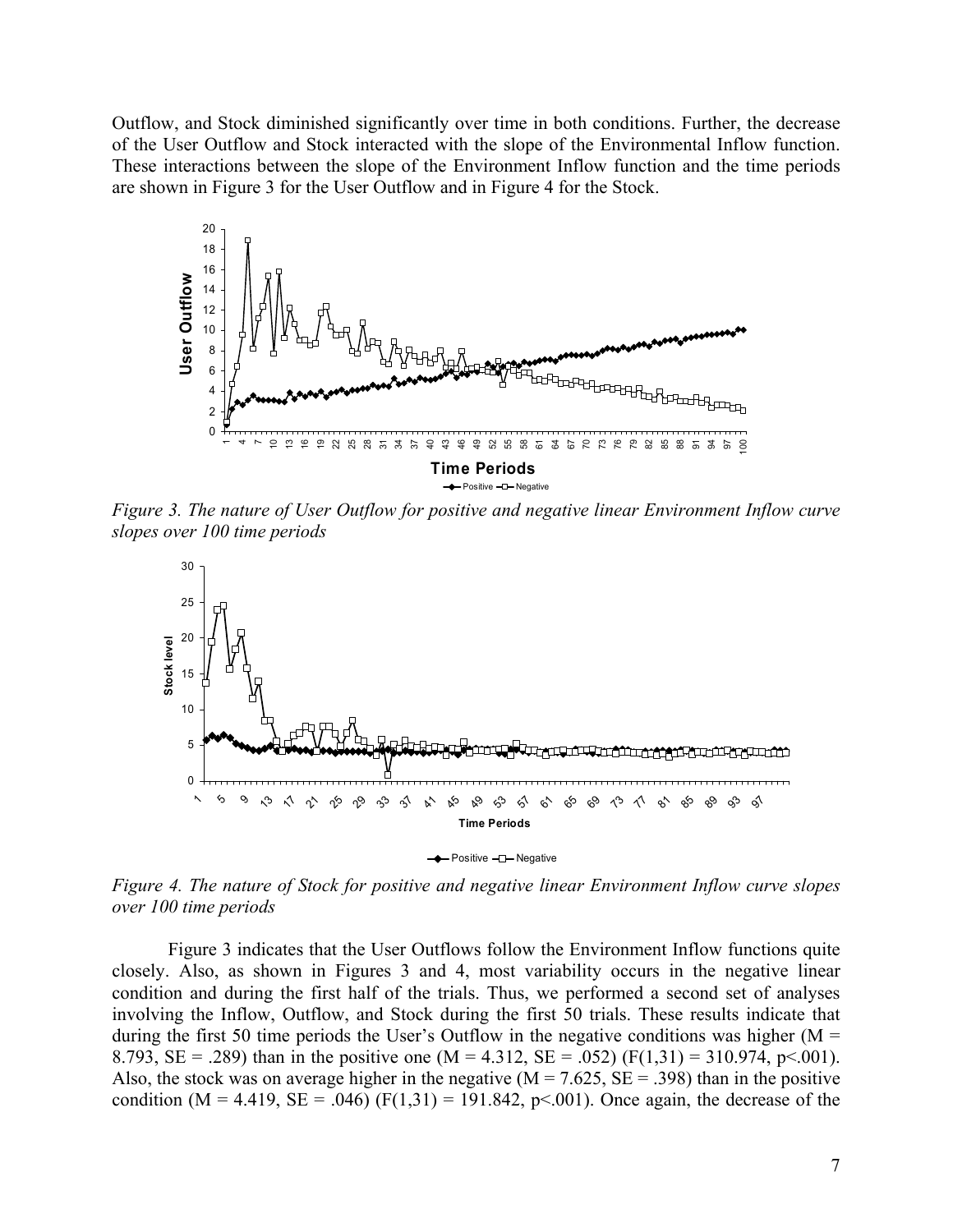User Outflow and Stock interacted with the slope of the Environmental Inflow function (complete statistical results are not shown to save space.)

# **Discussion**

Our results demonstrate that in learning to control a dynamic system from outcomes, individuals learn more quickly when the system follows a positive linear function than a negative linear one. These results support our hypothesis and findings from studies on probability learning and human judgment (Brehmer, 1980; Sterman, 1994): that positive linear causality is the basic schema used by people to control a dynamic task.

Individuals seem better able to comprehend positively correlated quantities than their negatively correlated counter parts (Dörner, 1980; Sterman, 1994). In this experiment, individuals had more difficulty controlling the system when the system responded with a decrease in Environmental Inflow rather than an increase. This outcome was demonstrated by variability in the User's Outflow decisions during the first half of the learning experience. (See Figure 3 for Environment Inflow negative slope during the first 50 time periods.) Thus, despite the equal amount of Net Flow into this system, the decreasing rate of inflow represented more cognitive difficulties in this very simple dynamic system.

While fast and highly accurate learning in the positive linear environment may be helpful in some situations, we understand that most relationships in real-world situations are non-linear (e.g., production – stagnation cycles for products in markets, emission of green house gases, etc). Thus, it is important to determine if this slope effect in favor of the positive versus the negative slopes for linear Environment Inflow curves also occurs when the relationships are non-linear. This is the goal of Experiment 2.

# **EXPERIMENT 2**

### **Methods**

#### *Experimental Design*

In this experiment, we again controlled for the Environment Inflow curve slope (positive, negative) and asked participants to attempt to control the system over the course of 100 time periods. In this case, however, the environmental curves were non-linear (logarithmic). We used the positive log function, 5\*LOG (*TimePeriod*), and the negative log function, 5\*LOG (101- *TimePeriod*), for the Environment Inflow over a range of 100 time periods. These functions are shown in Figure 5. Both conditions had a total Environment net flow of 831 Gallons over the course of 100 time periods. All other conditions for the experiment were identical to those in Experiment 1.

As the non-linear decreasing curve has an initial close-to-zero slope and then decreases at a rapid pace in the last few time periods, while the increasing curve has an initial, fast-increasing slope and then stabilizes in a close-to-zero slope, we expected that higher variability would occur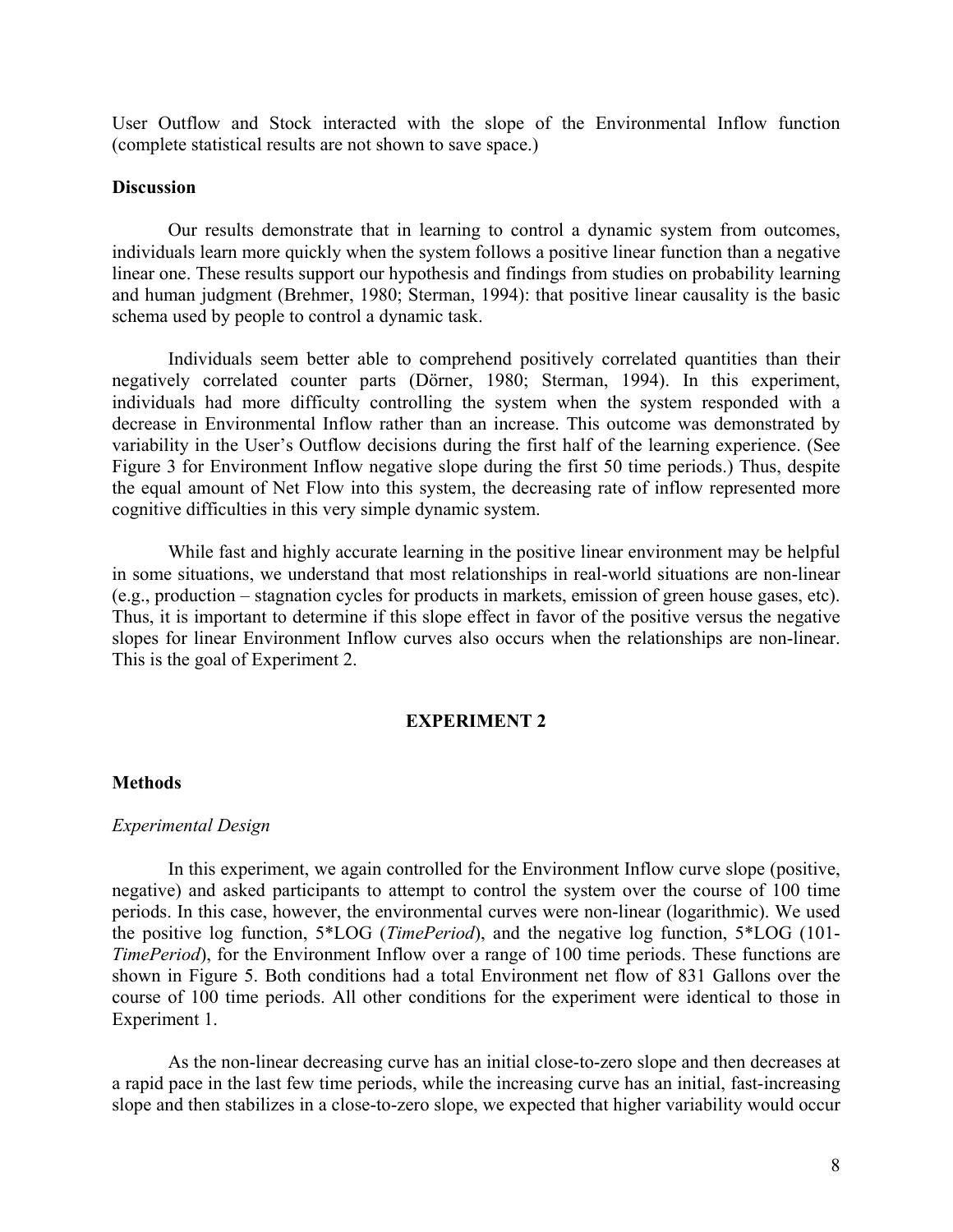in the first few time periods for the increasing function and the last few time periods for the decreasing function.



 $\rightarrow$  Positive  $-\square$  Negative

*Figure 5. Two curve slopes for non-linear (Log) Environment Inflow as a function of 100 time periods* 

### *Participants*

Thirty graduate and undergraduate students from diverse fields of study participated in this experiment. 16 were females, and 14 were males. Ages ranged from 18 years to 56 years, with an average age of 25 years. All participants received a base pay of \$5 and an additional bonus according to their performance in the task.

# *Procedure*

Participants were randomly assigned to one of two conditions (positive or negative nonlinear curves). All other procedures were identical to those in Experiment 1.

### **Results**

Data for all 30 participants were analyzed with a 2 x 99 repeated measures ANOVA at an alpha level  $= .05$ . The results for the User Inflow, Outflow, and Stock levels are shown in Table 2. The results indicated that the User Inflow, Outflow, and Stock changed significantly over time in both positive and negative conditions (time period effect) and that the change over time interacted with the slope of the Environmental Inflow function. The interaction between the slope of the Environment Inflow function and the time period for the User Inflow is shown in Figure 6. This interaction for the User Outflow function is shown in Figure 7, and the interaction for Stock is shown in Figure 8.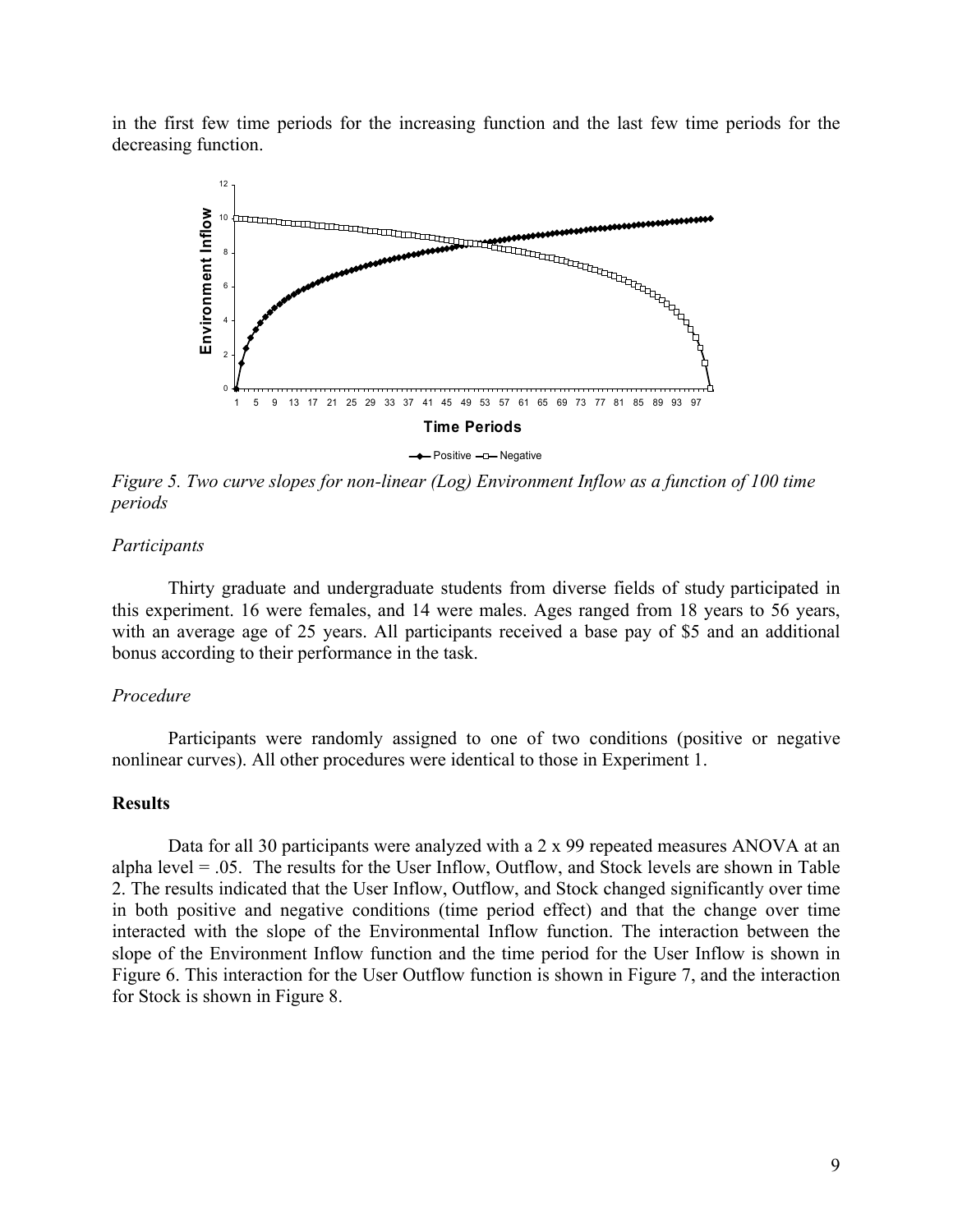| Source                                     | Df           | $\boldsymbol{F}$                            | $\boldsymbol{P}$ |  |  |  |  |  |  |
|--------------------------------------------|--------------|---------------------------------------------|------------------|--|--|--|--|--|--|
| Measure: User Inflow, between participants |              |                                             |                  |  |  |  |  |  |  |
| Curve Slope (CS)                           | $\mathbf{1}$ | 9.851                                       | .004             |  |  |  |  |  |  |
| Error                                      | 29           |                                             |                  |  |  |  |  |  |  |
| Measure: User Inflow, within participants  |              |                                             |                  |  |  |  |  |  |  |
| Time Period (TP) 1-99                      | 98           | 1.323                                       | .020             |  |  |  |  |  |  |
| TP x CS                                    | 98           | 1.590                                       | .000             |  |  |  |  |  |  |
| Error (TP)                                 | 2842         |                                             |                  |  |  |  |  |  |  |
|                                            |              | Measure: User Outflow, between participants |                  |  |  |  |  |  |  |
| Curve Slope (CS)                           | $\mathbf{1}$ | 2.025                                       | (.165)           |  |  |  |  |  |  |
| Error                                      | 29           |                                             |                  |  |  |  |  |  |  |
| Measure: User Outflow, within participants |              |                                             |                  |  |  |  |  |  |  |
| Time Period (TP) 1-99                      | 98           | 1.990                                       | .000             |  |  |  |  |  |  |
| TP x CS                                    | 98           | 10.567                                      | .000             |  |  |  |  |  |  |
| Error (TP)                                 | 2842         |                                             |                  |  |  |  |  |  |  |
| Measure: Stock, between participants       |              |                                             |                  |  |  |  |  |  |  |
| Curve Slope (CS)                           | $\mathbf{1}$ | 1.001                                       | (.325)           |  |  |  |  |  |  |
| Error                                      | 29           |                                             |                  |  |  |  |  |  |  |
| Measure: Stock, within participants        |              |                                             |                  |  |  |  |  |  |  |
| Time Period (TP) 1-99                      | 98           | 4.227                                       | .000             |  |  |  |  |  |  |
| TP x CS                                    | 98           | 2.516                                       | .000             |  |  |  |  |  |  |
| Error (TP)                                 | 2842         |                                             |                  |  |  |  |  |  |  |

*Table 2. Analysis of Variance (repeated measures) in the Experiment 2 for User Inflow, User Outflow, and Stock* 

*Note.*: Values enclosed in parentheses represent interactions that were insignificant. The CS is either positive sloped or negative sloped Environment Inflow,  $p < 0.05$ .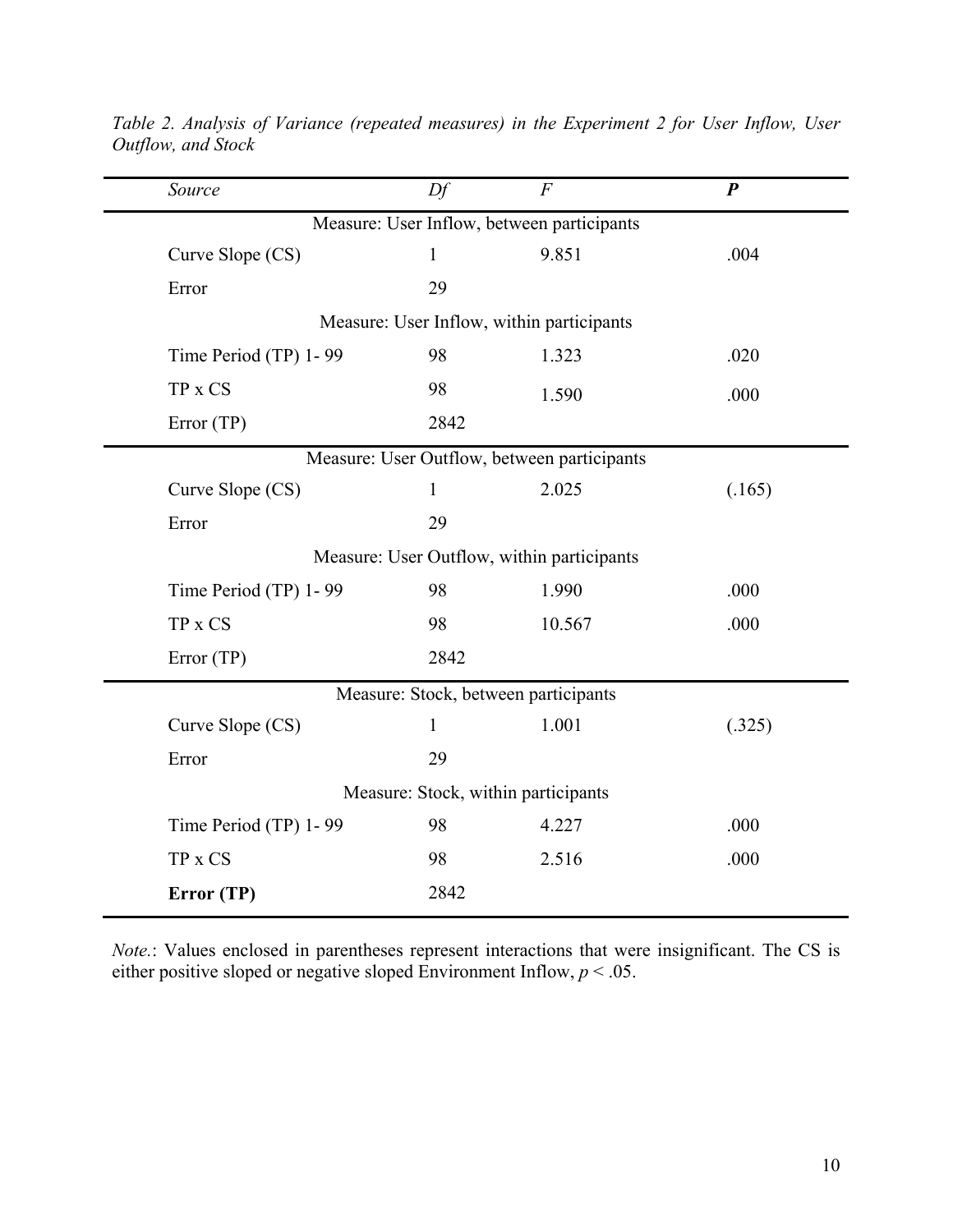

*Figure 6. The nature of User Inflow for positive and negative Environment Inflow non-linear curve slopes over 100 time periods* 



*Figure 7. The nature of User Outflow for positive and negative Environment Inflow non-linear curve slopes over 100 time periods*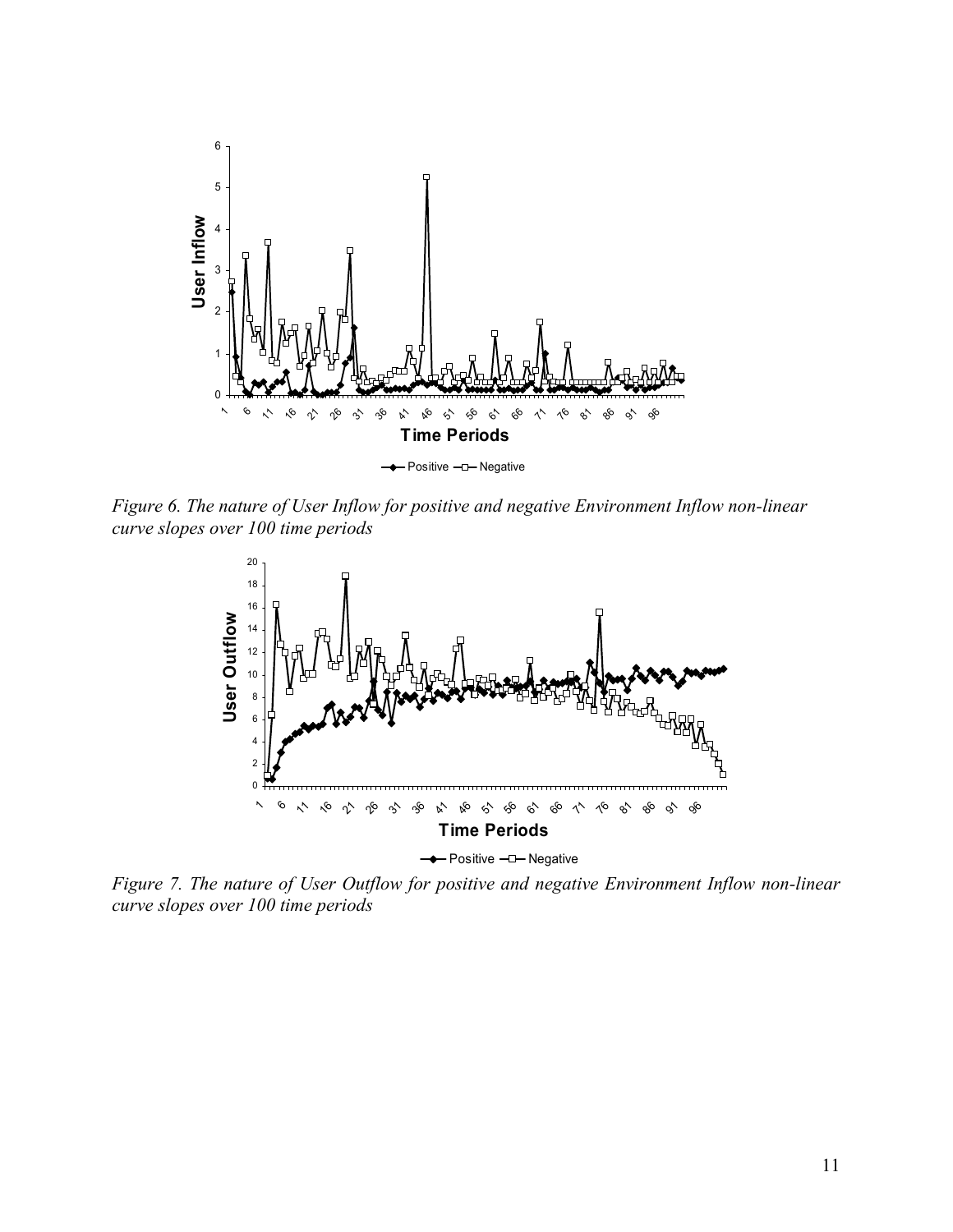

- Positive - D-Negative

*Figure 8. The nature of Stock for positive and negative Environment Inflow non-linear curve slopes over 100 time periods* 

As Experiment 1, this experiment also illustrates that User Outflows follow the Environment Inflow functions quite closely. However, the User Inflow and Stock again indicate that most variability occur during the first half of the trials, where the negative slope functions result in higher Inflow and higher Stock levels than the positive slope function. No difference between the positive and negative slope functions was observed for the last 50 trials of the experiment in the User Inflow and Stock results. An analysis of the first 50 trials indicated that, on average, the User Inflow in the negative conditions was higher  $(M = 1.098, SE = .152)$  than in the positive condition (M = .245, SE = .038) (F(1,30) = 4.27, p<.05); the user's outflow in the negative conditions was also higher (M =10.677, SE = .290) than in the positive ones (M = .6.851, SE = .126) (F(1,30) = 80.35, p<.001); the stock was higher on average in the negative (M  $= 7.938$ , SE = .419) than in the positive conditions (M = 4.757, SE = .143) (F(1,30) = 6.49, p<.05). The same analysis for the last 50 trials of the experiment did not show a difference between the positive and negative slopes for Inflow and Stock variables. A significant difference was found only for the User Outflow  $(F(1,31) = 85.334, p \le 0.001)$ , where the Outflow was higher for the positive (M = 9.543, SE = .081) than the negative (M = 7.067, SE = .195) slope function. Once again, the decrease of User Outflow and Stock interacted with the slope of the Environmental Inflow function.

#### **Discussion**

The results from this experiment replicate the results from Experiment 1, where learning occurs faster in a positive function than a negative one. The results form Experiments 1 and 2 together suggest the effect of the slope of the environmental function is robust and perhaps independent from the linearity of the function.

The results do not support our initial expectations that a higher discrepancy would be found for the increasing (rather than the decreasing) function during the first few time periods and that an opposite effect would be found in the second half of the experiment. Rather, no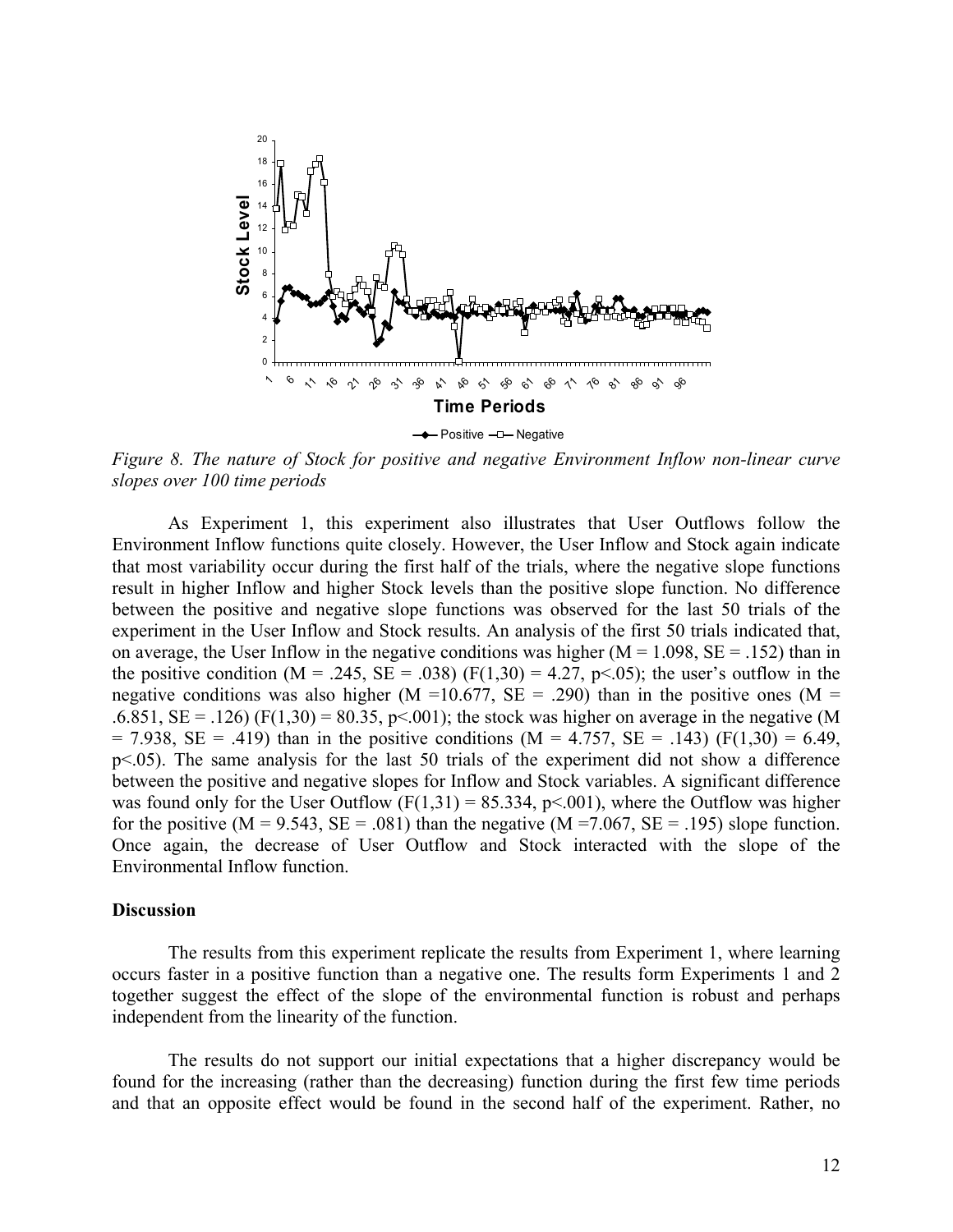difference was found in the Inflow and Stock values for the second half of the experiment, and a difference was found during the first half of the experiment, where the negative slope curve presented higher values of Inflow and Stock, reproducing the results of Experiment 1.

### **MODELING THE DYNAMIC DECISION MAKING PROCESS**

To investigate the slope effect reported for the previous experiments, we built a system dynamics model. This model represents the human processes by which a decision maker goes about keeping control of DSF under positive and negative slopes. Here we follow an approach that is tradition in cognitive modeling, which involves a "matching process" between model and human data, helping to fine-tune the model with human behavior as shown in data collected from experiments (Schunn and Wallach 2001). This process is also encouraged and followed in many cases in system dynamics models (Oliva, 2003).

The closeness of our model to the actual observed phenomena was calculated with a statistical measure on trend (Pearson Correlation Coefficient, *r*) and a statistical measure on deviation from actual observed phenomena (Root Mean Squared Standard Deviation (RMSD)) (Schunn and Wallach 2001).

In the following section, we present the underlying structure of the model that reproduces the slope effect found in our previous two experiments. Then, we present a discussion of the model fit to human data by giving statistical measures for trend and value deviation.

### **DSF Model Structure**

We developed a System Dynamics model using Vensim® software from Ventana Systems. To help develop this model, we drew upon our observations from verbal protocols collected from four participants (Ericsson and Simon 1993). We collected one protocol from each of four different groups described in the 2 experiments (linear-positive slope, linearnegative slope, non-linear-positive slope, and non-linear-negative slope). We also made use of the analyses of inflow and outflow human decisions data and their resulting stock, the averages of participants' decisions for each of the conditions, and comparisons of the participants' inflow and outflow decisions to the stock and environmental flow values.

The resulting model structure from this research is shown in Figure 9. We explain next the process we followed to determine the model's variables and parameters.

The structure of the system is simply represented by the stock, the inflows (User and Environment), and the outflows (User and Environment). The Environment Inflow is either a linear or logarithmic function, as defined in our experiments, and the Environment Outflow is zero in all groups.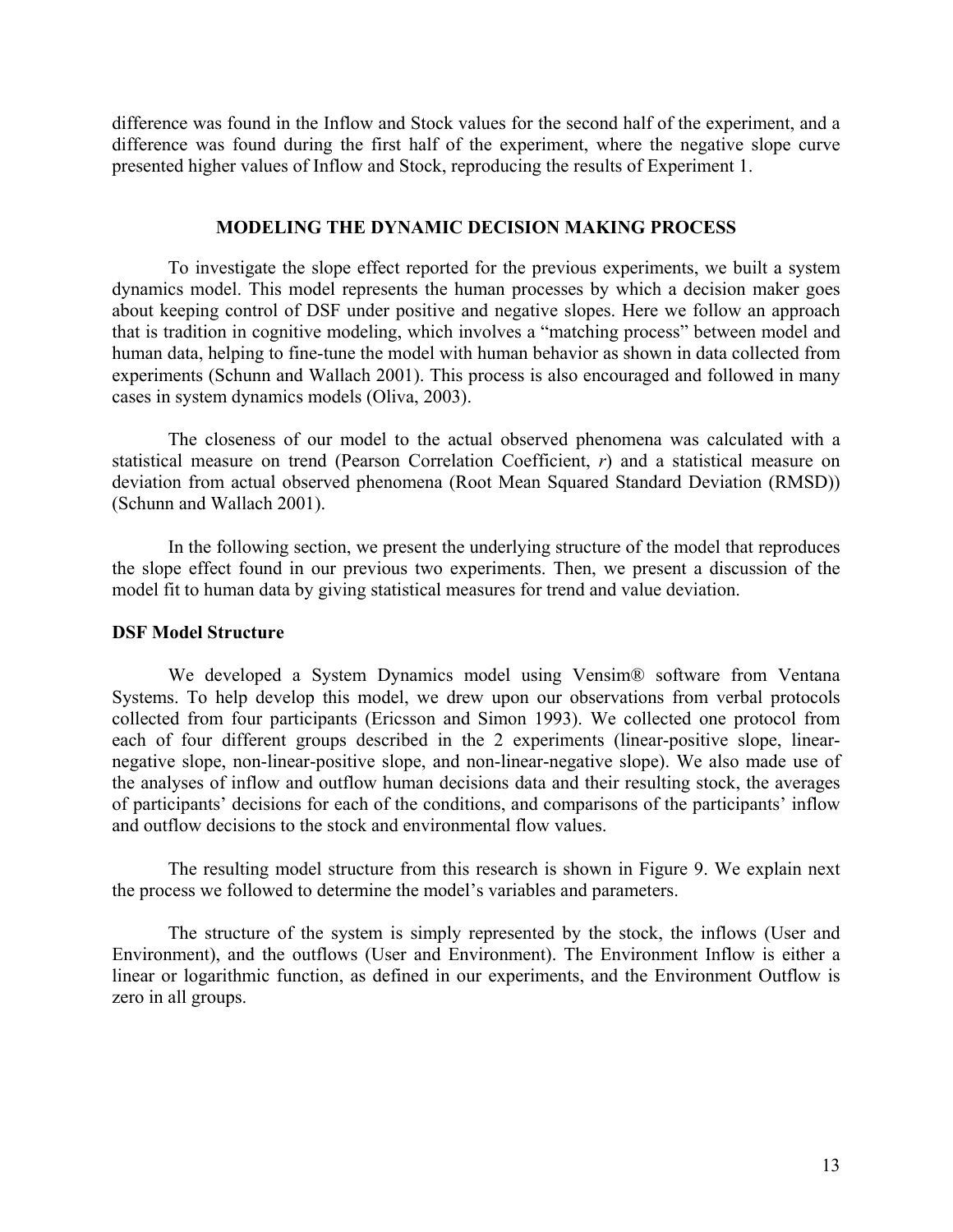

*Figure 9. The System Dynamics Model of Human Dynamic Decision Making* 

The information sources reveal that participants clearly understood their task to reduce the discrepancy between the observed level of stock and the goal level (represented by the *Discrepancy* variable in the model). This discrepancy, however, seemed to be only one of the many variables individuals used to make their inflow and outflow decisions.

The information sources also reveal that within the first few time periods participants recognized that the unknown environment's outflow did not change from the zero value in the experiment, and hence there was only a change in the environment's inflow in each time period, which was added water in the tank. For example, a participant in the collected verbal protocol for the non-linear, positive-environment inflow condition was making User Inflow and Outflow decisions for the seventh time period and had 4.9 Gallons of water in the tank. She clearly indicated that "…as the Environment has only added water to the tank in the previous time periods, this time it will again and I expect the amount the Environment will add will be around 3.9 Gallons." The participant removed 5 Gallons from the tank by using the Outflow decision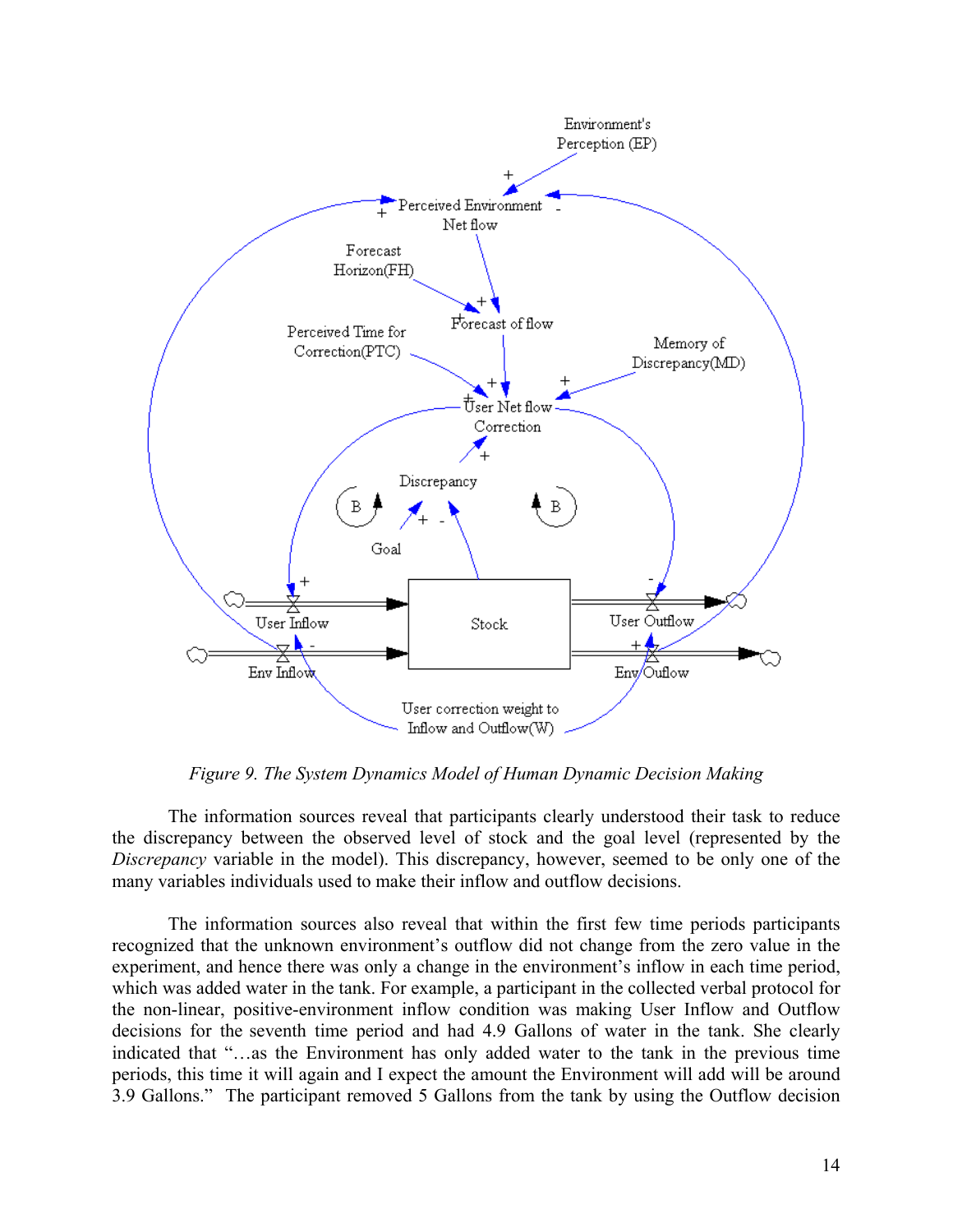only and keeping 0 Gallons/Time Period in the Inflow decision. It seemed clear that participants cared about the net flow into the system more than their own individual inflow and outflow decisions. Also the participants were trying to perceive the net flow of Environment into the tank. This *Perceived Environment Net flow* is used to forecast the behavior of the Environment net flow (represented by the *Forecast of Net flow* variable). The nature of the zero Environment Outflow and the function-based Environment Inflow was represented in our model by what we have termed *User Correction Weight to Inflow-Outflow* or *W* parameter.

Thus, according to our information sources, individuals' decisions appear to be determined directly by the Forecast of Net flow and the Discrepancy. According to the verbal protocols, it seems that individuals attempt to correct for an observed discrepancy over the course of a number of time periods rather than instantaneously. Verbal protocols indicate that participants were amazed by the variability of the unknown environment's net inflow and could not correctly estimate the exact amount of water the environment was going to add in the next time period (reflected in both *Perceived Environment Net flow* and the *Forecast of Net flow*). The participant in the collected verbal protocol for the preceding non-linear, positive-environment inflow condition decreased the water level to 3.8 Gallons at the beginning of the eighth time period; she further reduced the water level to 4.0 Gallons in the ninth time period, anticipating correctly this time that the Environment would add 4.2 Gallons in the present time period. The same participant took 9 time periods from the beginning to make the water level in the tank meet the goal for the first time. Hence, participants corrected for the discrepancy by balancing their forecast for Environment Inflow and system discrepancy over the course of many time periods.

Although for the specified participant this course of correction took 9 time periods, it is clear from the collected data that it was only around the seventh time period that participant began to make a real attempt in correcting the discrepancy and understanding the mechanics of the DSF task. The time from the seventh time period to the ninth time period, i.e. 2 time periods, is the *Perceived Time for Correction* in our model that participants take to meet the discrepancy. From the verbal protocols, it is evident that during these 9 time periods the same participant had a memory of discrepancy for only the last one or two time periods (i.e., the participant mentions that in the last time period the discrepancy was 0.2 Gallons and it had now become 0.0 Gallons). The *Memory of Discrepancy* and *Forecast Horizon* are parameters that account for participants' memory of previously seen discrepancy values and Environment net flow values. The Forecast of Net flow as well as the User Net Flow correction, where participants may adopt an approach over the course of many time periods, can be explained by the smoothing affect in system dynamics with the memory parameters of Memory of Discrepancy and Forecast Horizon, as described above. This smoothing effect of time averages to represent expectations is indeed similar to blending parameters used in learning models of dynamic decision making under the cognitive modeling approach (Gonzalez, Lerch, and Lebiere 2003).

The heart of the model consists of a balancing loop to determine the User Net Flow for the system in each time period. The Environment Inflow into the stock in the absence of Environment Outflow causes the stock to move away from the Goal in every time period. This causes an increase in discrepancy. The increase in discrepancy beyond the acceptable range (which was set as 0.1 Gallons from the Goal at 4 Gallons for both Experiment 1 and Experiment 2) causes a User Net Flow Correction to account for the increase in discrepancy over the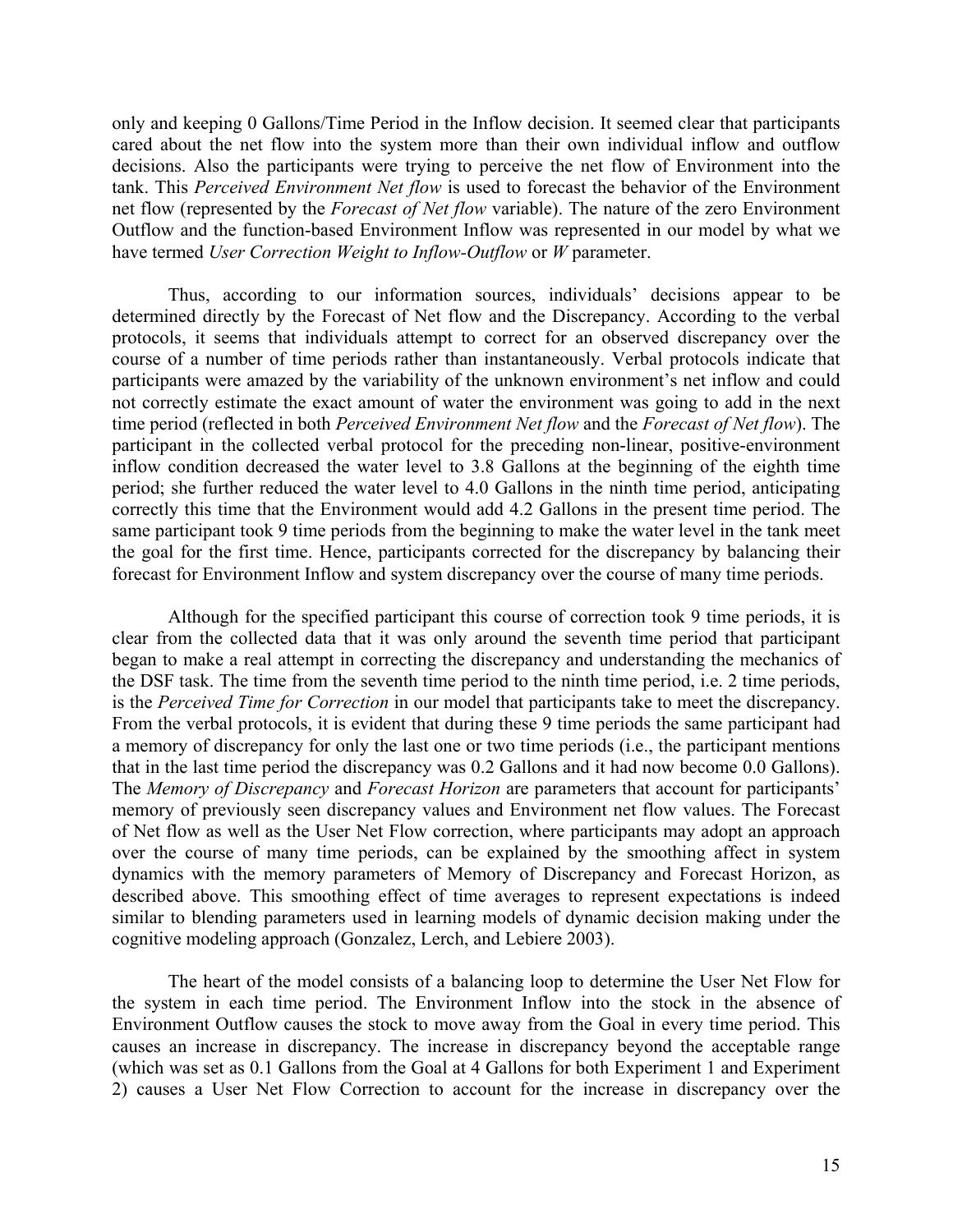Perceived Time for Correction (PTC) smoothened over the Memory of Discrepancy (MD). At this point the User Net Flow Correction is also affected by the Forecast of flow, where the Forecast of flow comes from the memory of Perceived Environment Net flow value (which in our model is the Forecast Horizon (FH)). The Perceived Environment Net flow is directly affected by the Environments Inflows and Outflows and its value is determined by the Environment's Perception (EP). Part of the User Net Flow Correction determines the User Inflow, and the other part determines the User Outflow, where both the parts are weighted by the User correction weight to Inflow and Outflow (W). The resultant value of the User Inflow and User Outflow causes the stock to decrease, and hence User Inflow and User Outflows move the stock in a direction opposite to that caused by the Environment Inflow, brining the stock closer to the goal. The code for Vensim® model equations can be found in Appendix of this paper.

# **Model and Human Data fits**

According to the information sources for the construction of the preceding model, we expected that the parameters of the model, the Environment Perception (EP), the Forecast Horizon (FH), the Perceived Time for Correction (PTC), the Memory for Discrepancy (MD), and the Correction for Inflow-Outflow (W), would be different for the positive and the negative slope conditions.

Guided by these expectations, we proceeded with parameter tuning while measuring the fit of the model's data to the humans' average and median values over the course of 100 trials, using the r and RMSD statistics. The resulting parameter values and data fit statistics for data from Experiments 1 and 2 are summarized in Table 3. The same model depicted in Figure 9 was used to fit the data of the 4 different data groups from Experiments 1 and 2. The value of the parameters summarized in Table 3 help provide a coherent explanation for the different human behavior found between the positive and negative slopes. Figure 10 presents a graphical example of the fitting of the Stock data for linear, positive, and negative slopes functions.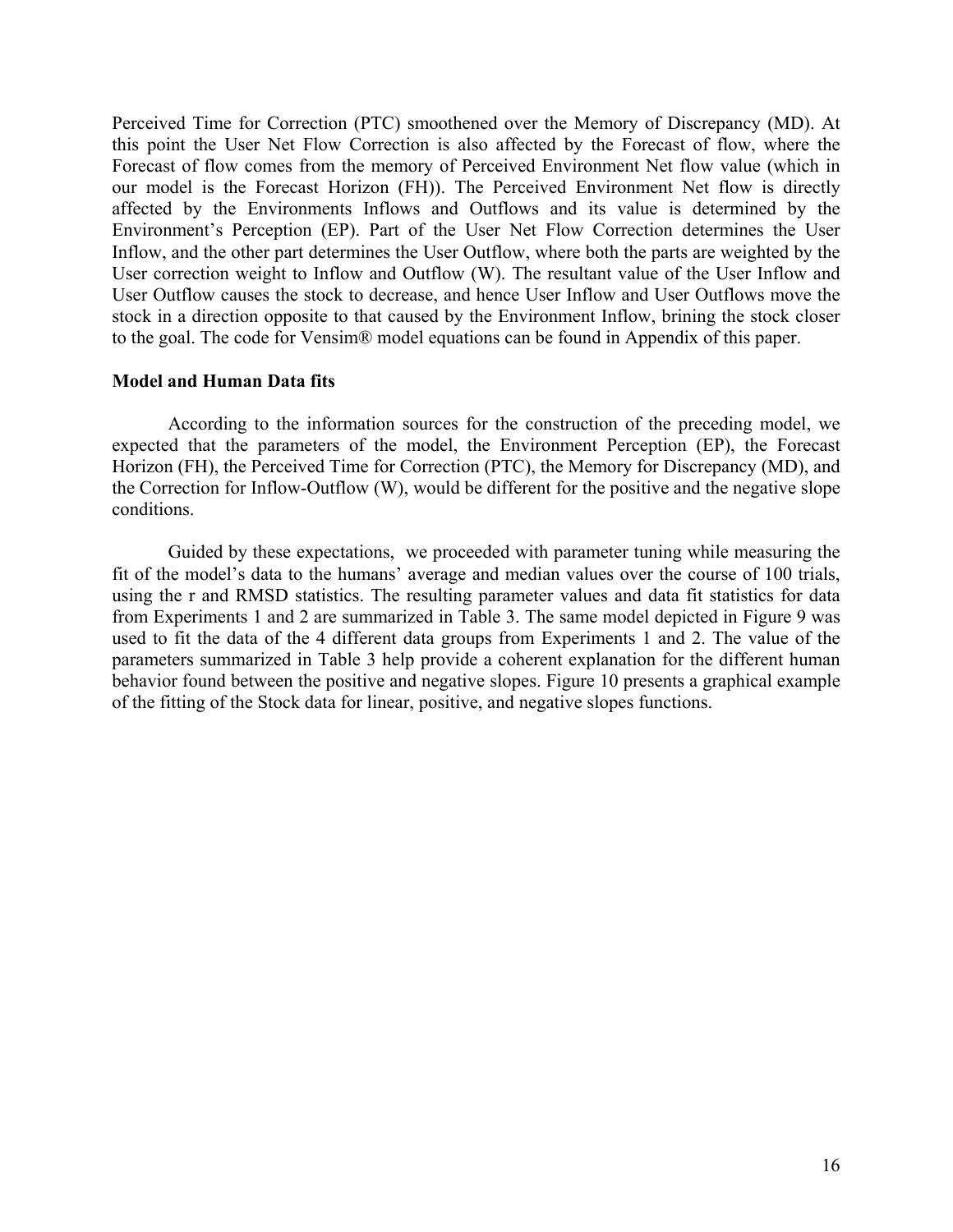

*Figure 10. The Model fit to Stock for linear positive and linear negative Environment Inflow* 

*Table 3. Model measures for Stock, User Inflow, and User Outflow in Experiments 1 and Experiment 2 for different Environment Inflow conditions* 

| Condition              | Parameters |  |  |                                            | <b>Fit Measures</b> |      |             |              |             |
|------------------------|------------|--|--|--------------------------------------------|---------------------|------|-------------|--------------|-------------|
|                        | EP         |  |  | FH MD PTC W                                |                     |      | Median      |              | Mean        |
|                        |            |  |  |                                            |                     | R    | <b>RMSD</b> | $\mathbf{r}$ | <b>RMSD</b> |
| <b>Stock</b>           |            |  |  |                                            |                     |      |             |              |             |
| <b>Linear Positive</b> |            |  |  | $1.03 \quad 1 \quad 1.1 \quad 2.5 \quad 1$ |                     | - 82 | 194         | 79           | 2.34        |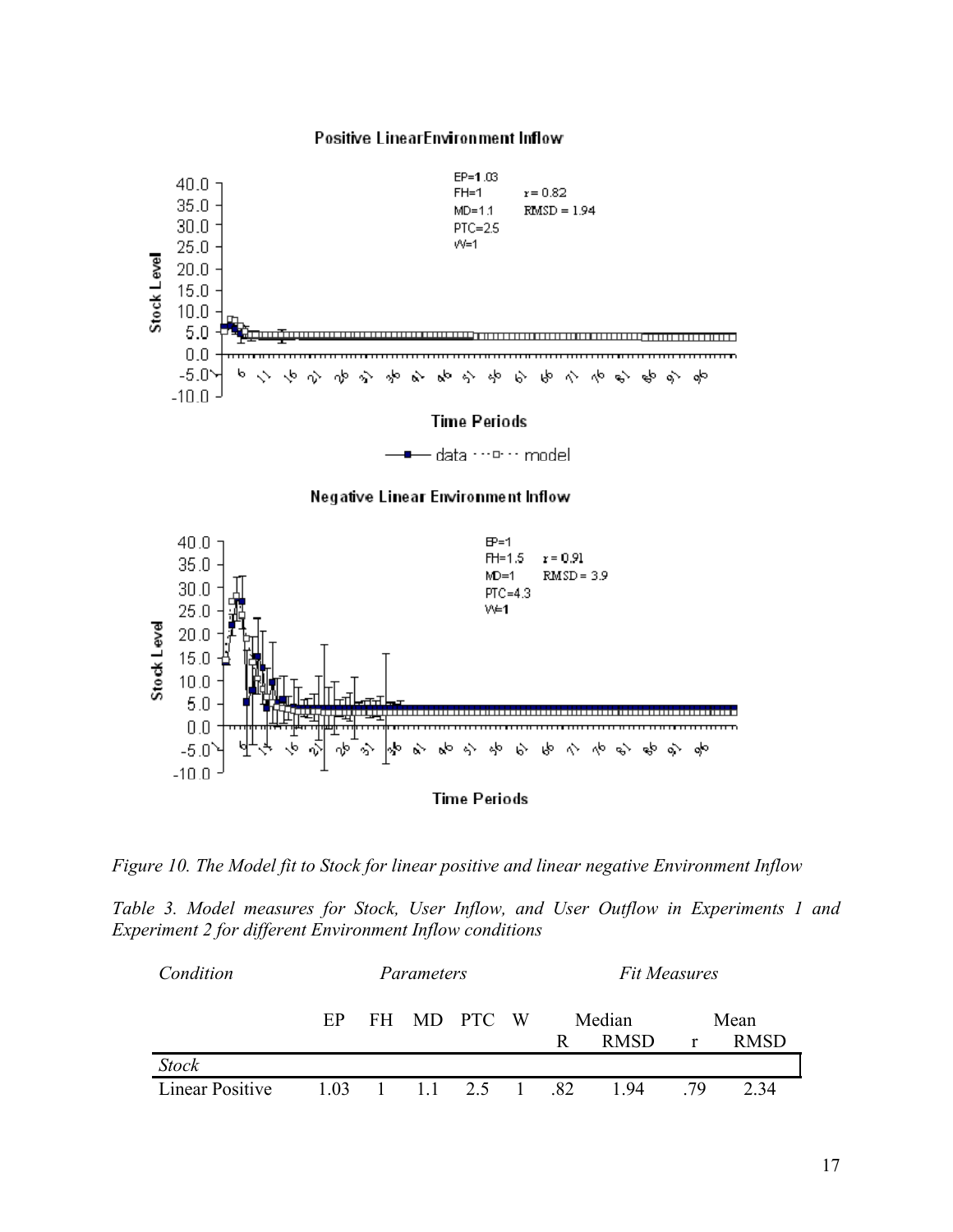| Linear Negative        | 1.0  | 1.5 | 1.0          | 4.3 | 1            | .91  | 3.9  | .88  | 4.15 |
|------------------------|------|-----|--------------|-----|--------------|------|------|------|------|
| Non-Linear             | 1.03 | 1   | 1            | 2.0 | 1            | .95  | 1.85 | .51  | 2.62 |
| Positive               |      |     |              |     |              |      |      |      |      |
| Non-Linear             | 1.07 | 1.5 | 1            | 4.5 | $\mathbf{1}$ | .91  | 7.54 | .63  | 8.00 |
| Negative               |      |     |              |     |              |      |      |      |      |
| User Inflow            |      |     |              |     |              |      |      |      |      |
| <b>Linear Positive</b> | 1.03 | 1   | 1.1          | 2.5 | 1            | 1.00 | .91  | .86  | 1.70 |
| Linear Negative        | 1.0  | 1.5 | 1.0          | 4.3 | 1            | .95  | 1.27 | .20  | 1.67 |
| Non-Linear             | 1.03 | 1   | 1            | 2.0 | 1            | .89  | .97  | .69  | 1.68 |
| Positive               |      |     |              |     |              |      |      |      |      |
| Non-Linear             | 1.07 | 1.5 | $\mathbf{1}$ | 4.5 | $\mathbf{1}$ | .92  | .86  | .23  | 1.84 |
| Negative               |      |     |              |     |              |      |      |      |      |
| User Outflow           |      |     |              |     |              |      |      |      |      |
| <b>Linear Positive</b> | 1.03 | 1   | 1.1          | 2.5 | $\mathbf{1}$ | .99  | 1.61 | .99  | 1.53 |
| Linear Negative        | 1.0  | 1.5 | 1.0          | 4.3 | 1            | .87  | 2.15 | .84  | 2.27 |
| Non-Linear             | 1.03 | 1   | 1            | 2.0 | 1            | .98  | 1.86 | 0.95 | 1.96 |
| Positive               |      |     |              |     |              |      |      |      |      |
| <b>Non-Linear</b>      | 1.07 | 1.5 | 1            | 4.5 | 1            | .94  | .86  | .81  | 1.40 |
| <b>Negative</b>        |      |     |              |     |              |      |      |      |      |

*Note: p<.05 and z=1.96* 

The reason for higher Stock, User Inflow, and User Outflow values for the negativesloped Environment Inflow cases when compared with their positive-sloped counterparts in Experiments 1 and 2 becomes clear after observing the PTC and FH parameter values resulting from the model. Table 3 shows that the value of PTC and FH are higher for the negative-sloped cases for both Linear and Non-Linear Environment Inflow when compared with their positivesloped counter parts. For example, in the case of Stock, the values are FH=1, PTC=2.5 for the linear, positive-sloped Environment Inflow, and values are FH=1.5, PTC=4.3 for the linear, negative-sloped Environment Inflow. The same is the trend in User Inflow and User Outflow across all linear and non-linear positive and negative cases for Environment Inflow. Greater FH value means that the participant takes more time to forecast the Environment Inflow value, and this extra time causes the stock to increase due to the Environment Inflow, which drives the stock away in each time period. Similarly, greater PTC value means that the participants take more time to perceive the discrepancy happening in the tank and hence also takes more time to correct the discrepancy; this extra time causes the stock to rise again due to Environment Inflow into the stock with each elapsing time period. To meet the higher stocks, participants order higher user inflows and outflows, causing User Inflow and User Outflow values to rise as well. When we fit our model to the negative-sloped Environment Inflow cases, we see that increasing FH and PTC generates a good fit for the human data. This increase in FH and PTC in our model causes the Stock to rise higher (due to the Environment Inflow action and slower corrective action), causing the discrepancy to increase further, and hence, the User Net Flow correction to increase further. The User Net Flow correction is further increased by the Forecast for net flow, which now happens over a larger time period range (due to FH increase, where there are increased Environment Inflows over this larger time range). The increase in User Net Flow correction as described above causes higher User Inflow and User Outflow in our models, where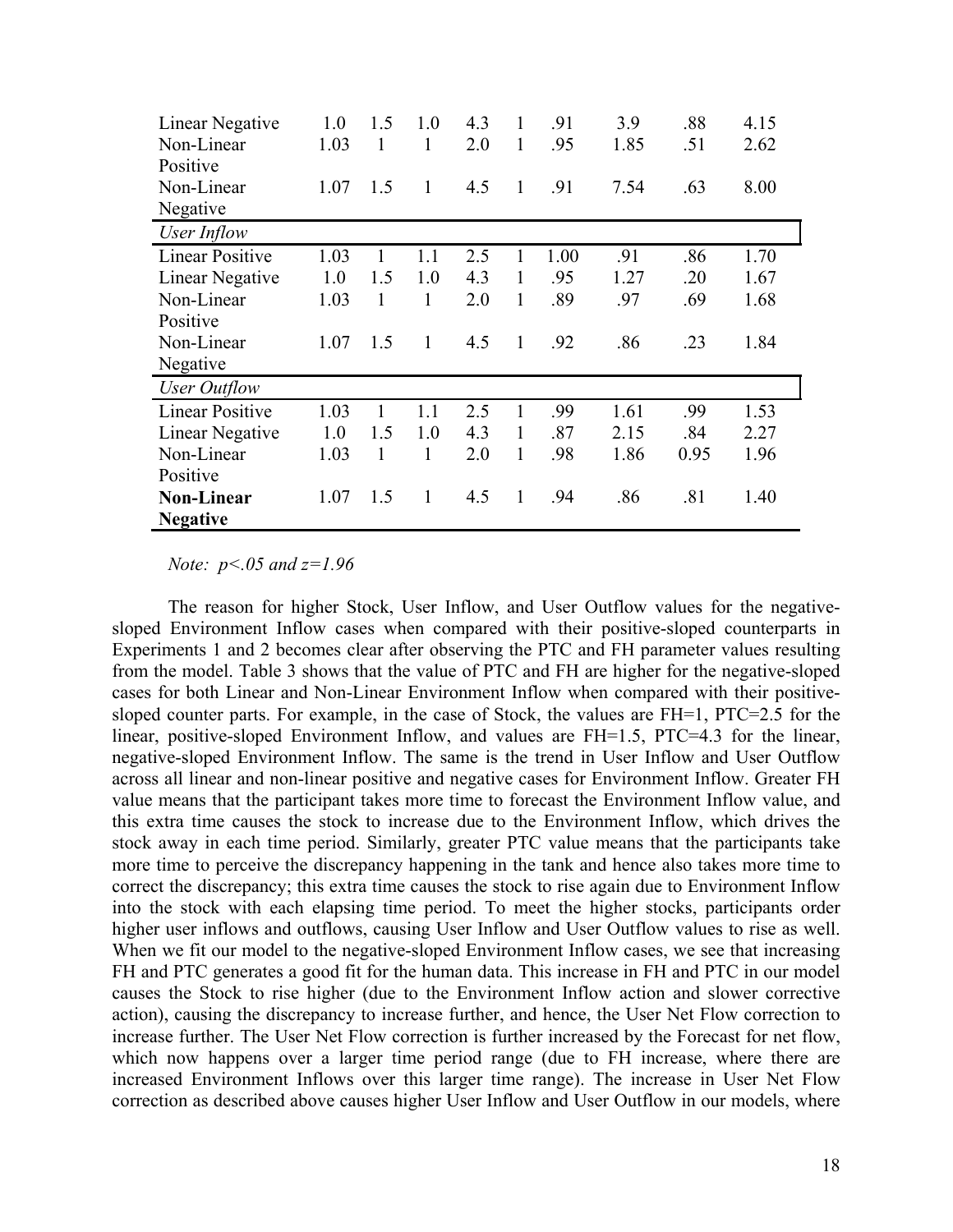the User Inflow and User Outflow are derived from the User Net Flow correction and weighted by the User Correction Weight to Inflows and Outflows (W).

# **CONCLUSIONS**

Many of the complex dynamic effects found in the real world can be better understood with simple tasks, such as DSF. Here we present a new research process by which to understand the basic building blocks of dynamic systems. The focus of this paper is on a simple effect, that of the slope of the inflow on a system. Two systems with equal opportunity for balance, with equal net flow, but with positive and negative inflow slopes, were found to generate different human decision-making behaviors. The construction of a System Dynamics model in combination with behavioral data collection and verbal protocol techniques have provided a rich, cognitive explanation of why a system with a negative slope of inflow function may take longer to control. It appears that individuals take more time to forecast the inflow value and to perceive the discrepancy from the goal. This outcome supports previous findings indicating that positive linear causality is the basic schema used by people to control a dynamic task (Brehmer, 1980; Sterman, 1994).

### **ACKNOWLEDGMENTS**

This research was partially supported by the National Science Foundation (Human and Social Dynamics: Decision, Risk, and Uncertainty, Award number: 0624228) and by the Army Research Laboratory (DAAD19-01-2-0009) awards to Cleotilde Gonzalez.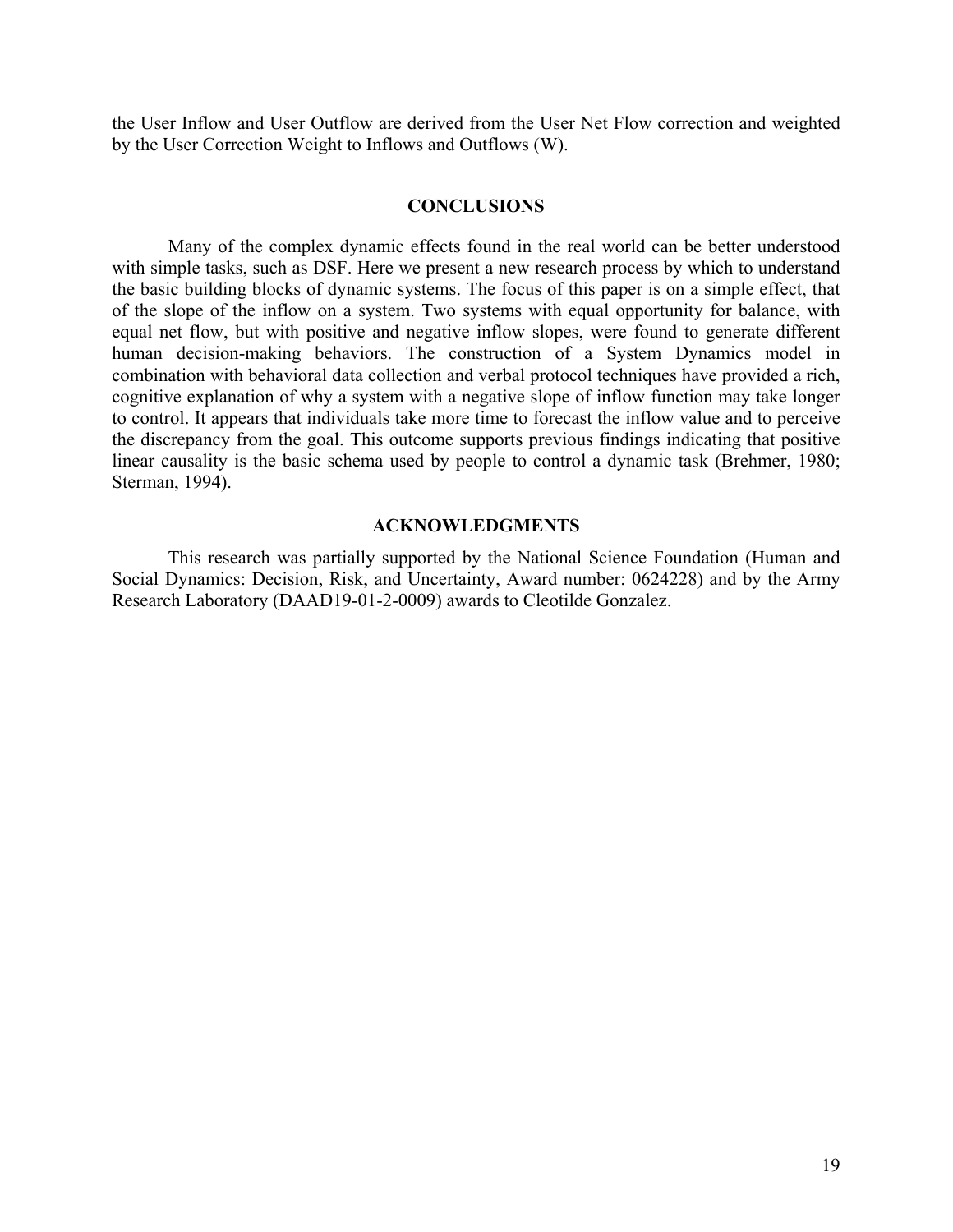### **References**

Brehmer, Berndt. 1980. In one word: Not from experience. *Acta Psychologica, 45*, 223-241.

- Cronin, Matthew A., and Cleotilde Gonzalez. In press. Understanding the building blocks of system dynamics. *System Dynamics Review*.
- Cronin, Matthew A., Cleotilde Gonzalez, and John D. Sterman. Under review. Why don't welleducated adults understand accumulation? A challenge to researchers, educators and citizens. *Organizational Behavior and Human Decision Processes*
- Dörner, Dietrich. 1980. On the difficulties people have in dealing with complexity. *Simulation and Games, 11*(1), 87-106.
- Ericsson, K. Anders, and Herbert A. Simon. 1993. *Protocol analysis: Verbal reports as data*. Cambridge, MA: MIT Press.
- Forrester, Jay W. 1961. *Industrial dynamics*. Waltham, MA: Pegasus Communications.
- Gonzalez, Cleotilde, and Varun Dutt. Under review. A generic dynamic control system for management education. *Academy of Management Learning & Education*.
- Gonzalez, Cleotilde, J. F. Lerch, and C. Lebiere. 2003. Instance-based learning in dynamic decision making. *Cognitive Science, 27*(4), 591-635.
- Gonzalez, Cleotilde, P. Vanyukov, and M. K. Martin. 2005. The use of microworlds to study dynamic decision making. *Computers in Human Behavior, 21*(2), 273-286.
- Moxnes, E. 2003. Misperceptions of basic dynamics: The case of renewable resource management. *System Dynamics Review, 20*, 139-162.
- Oliva, Rogelio. 2003. Model calibration as a testing strategy for system dynamics models. *European Journal of Operational Research,* 151, 552-568.
- Paich, M., and John D. Sterman. 1993. Boom, bust and failures to learn in experimental markets. *Management Science, 39*(12), 1439-1458.
- Schunn, C. D., and D. Wallach. 2001. Evaluating goodness-of-fit in comparison of models to data. University of Pittsburgh.
- Sterman, John D. 1994. Learning in and about complex systems. *System Dynamics Review, 10*, 291-330.
- Sterman, John D. N.d. Teaching takes off, flight simulators for management education: "The Beer Game". *Flight Simulators for Management Education* Retrieved February 18, 2007, from http://web.mit.edu/jsterman/www/SDG/beergame.html
- Sterman, John D., and L. B. Sweeney. 2002. Cloudy skies: Assessing public understanding of global warming. *System Dynamics Review, 18*(2), 207-240.
- Sweeney, L. B., and John D. Sterman. 2000. Bathtub dynamics: initial results of a systems thinking inventory. *System Dynamics Review, 16*(4), 249-286.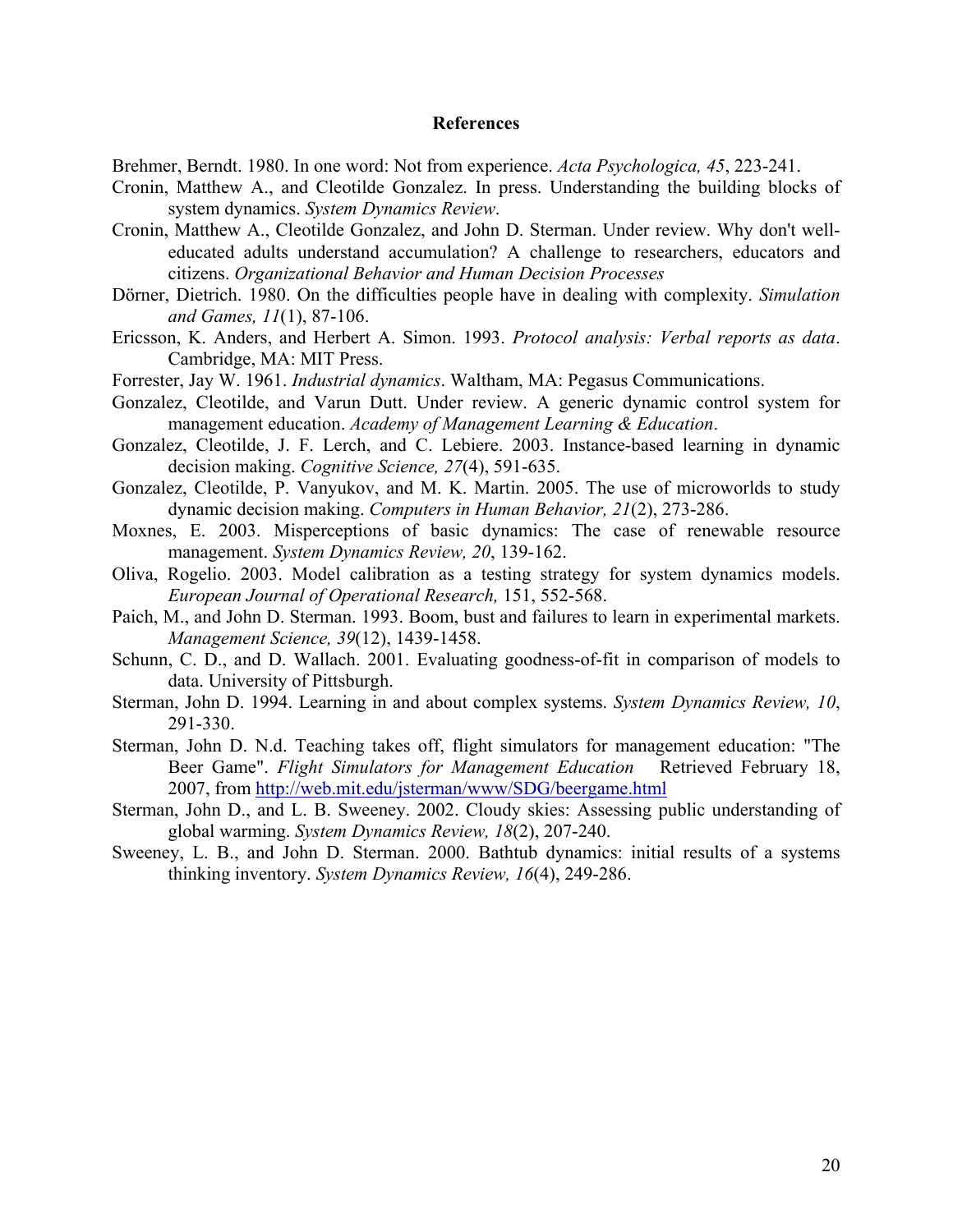# **Appendix Vensim® Equations for System Dynamics Model**

- (01) Discrepancy= Goal - Stock Units: Gallons
- (02) Env Inflow= 8\*(RAMP( 1 , 0 , 100 ))/100+2 (For Linear Positive) 10-(7.92/99)\*(RAMP( 1 , 0 , 100 )-1) (For Linear Negative) 5\* LOG(RAMP( 1 , 0, 100 ),10) (For Non Linear Positive) 5\*LOG(101-RAMP( 1 , 0 , 100 ),10) (For Non Linear Negative) Units: Gallons/Second
- (03) Env Ouflow= 0 Units: Gallons/Second
- (04) "Environment's Perception (EP)"= 1 Units: Dmnl [0,50,0.01]
- $(05)$  FINAL TIME = 100 Units: Second The final time for the simulation.
- (06) "Forecast Horizon(FH)"= 1 Units: Dmnl [1,50,0.01]
- (07) Forecast of flow= SMOOTH(Perceived Environment Net flow, "Forecast Horizon(FH)") Units: Gallons/Second
- $(08)$  Goal= 4 Units: Gallons
- $(09)$  INITIAL TIME = 1 Units: Second The initial time for the simulation.
- (10) "Memory of Discrepancy(MD)"= 1 Units: Second [1,50,0.01]
- (11) Perceived Environment Net flow= DELAY FIXED("Environment's Perception (EP)"\*(Env Inflow-Env Ouflow), 1, K) K: 0 (For Linear Positive), -2 (For Linear Positive), 0 (For Non Linear Positive), 0 (For Non Linear Negative) Units: Gallons/Second
- (12) "Perceived Time for Correction(PTC)"= 1 Units: Second [0,50,0.01]